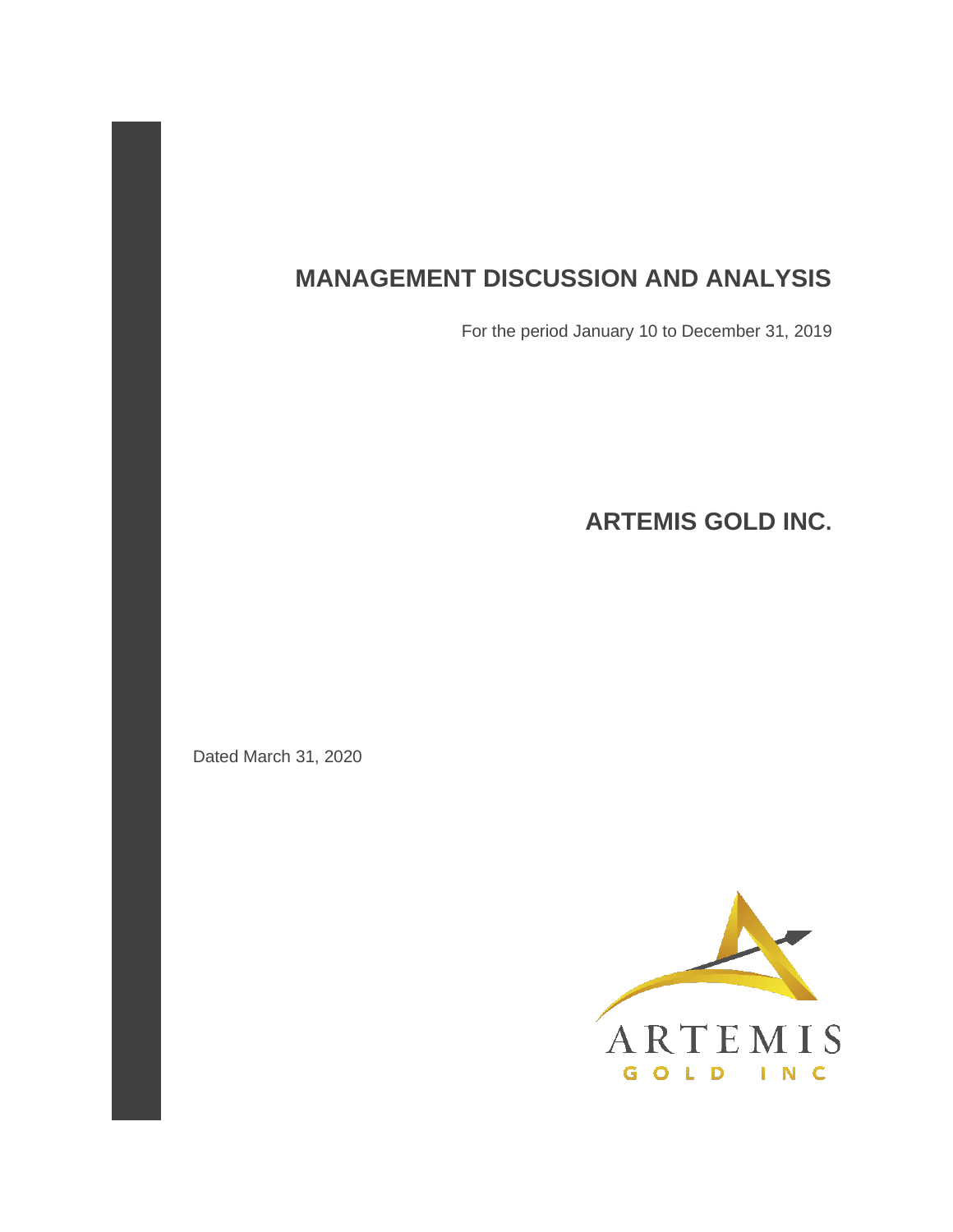Management's Discussion and Analysis of Financial Condition and Results of Operations For the period from incorporation to December 31, 2019

# **GENERAL**

This management's discussion and analysis ("MD&A") is management's interpretation of the results and financial condition of Artemis Gold Inc. ("Artemis" or the "Company") for the period from incorporation to December 31, 2019 and includes events up to the date of this MD&A. This discussion should be read in conjunction with the annual audited financial statements for the period from January 10, 2019 to December 31, 2019 and the related notes thereto of the Company (the "Annual Financial Statements") and other corporate filings all of which are available under the Company's profile on SEDAR at www.sedar.com. All dollar figures stated herein are expressed in Canadian dollars, unless otherwise specified. This MD&A contains forward-looking information. Please see the section, "Note Regarding Forward-Looking Information" for a discussion of the risks, uncertainties and assumptions used to develop the Company's forward-looking information.

### **TECHNICAL INFORMATION**

All scientific and technical information herein related to Velocity Minerals Ltd. ("Velocity" or "VLC") has been reviewed, approved and prepared by Stuart Mills, a qualified person for the purposes of National Instrument 43-101 *Standards of Disclosure for Mineral Projects* ("NI 43-101"). For additional information regarding the Preliminary Economic Assessment ("PEA"), including its quality assurance and quality control procedures, please see the technical report dated effective September 17, 2019 on the VLC profile at www.sedar.com.

All scientific and technical information herein related to the Company's GK Project (defined below) has been reviewed and approved by Ms. Jean Pautler, P.Geo., who is a qualified person for the purposes of NI 43-101. For additional information regarding the Company's GK Project, including its quality assurance and quality control procedures, please see the technical report dated effective May 31, 2019 on the Company's profile at www.sedar.com.

### **Background**

Artemis was incorporated on January 10, 2019 pursuant to the *Business Corporations Act* (British Columbia) under the name 1193490 B.C. Ltd. Artemis was incorporated as a wholly-owned subsidiary of Atlantic Gold Corporation ("Atlantic") for the purpose of acquiring gold mineral exploration properties. Atlantic is a Canadian based gold producer. Atlantic's common shares were listed and posted for trading on the TSX Venture Exchange ("TSXV") at that time.

On May 14, 2019, Atlantic announced that it had entered into an arrangement agreement with St Barbara Limited ("St Barbara") pursuant to which St Barbara would acquire 100% of all issued and outstanding shares of Atlantic (the "Arrangement"). As part of the Arrangement, Atlantic agreed to distribute 100% of the common shares of Artemis to Atlantic shareholders on the effective date. The Arrangement closed on July 19, 2019.

On July 18, 2019, the Company's common shares were split on the basis of approximately 1.302 post subdivided shares for every pre subdivided share. All common share, and per share amounts in the financial statements and this MD&A have been retrospectively restated to present post subdivision amounts.

On October 2, 2019, Artemis' common shares commenced trading on the TSX Venture Exchange.

Artemis' assets include the interest that it holds in VLC and its option to acquire a 100% interest in the GK Project located in the Telegraph Creek area of British Columbia (the "GK Project").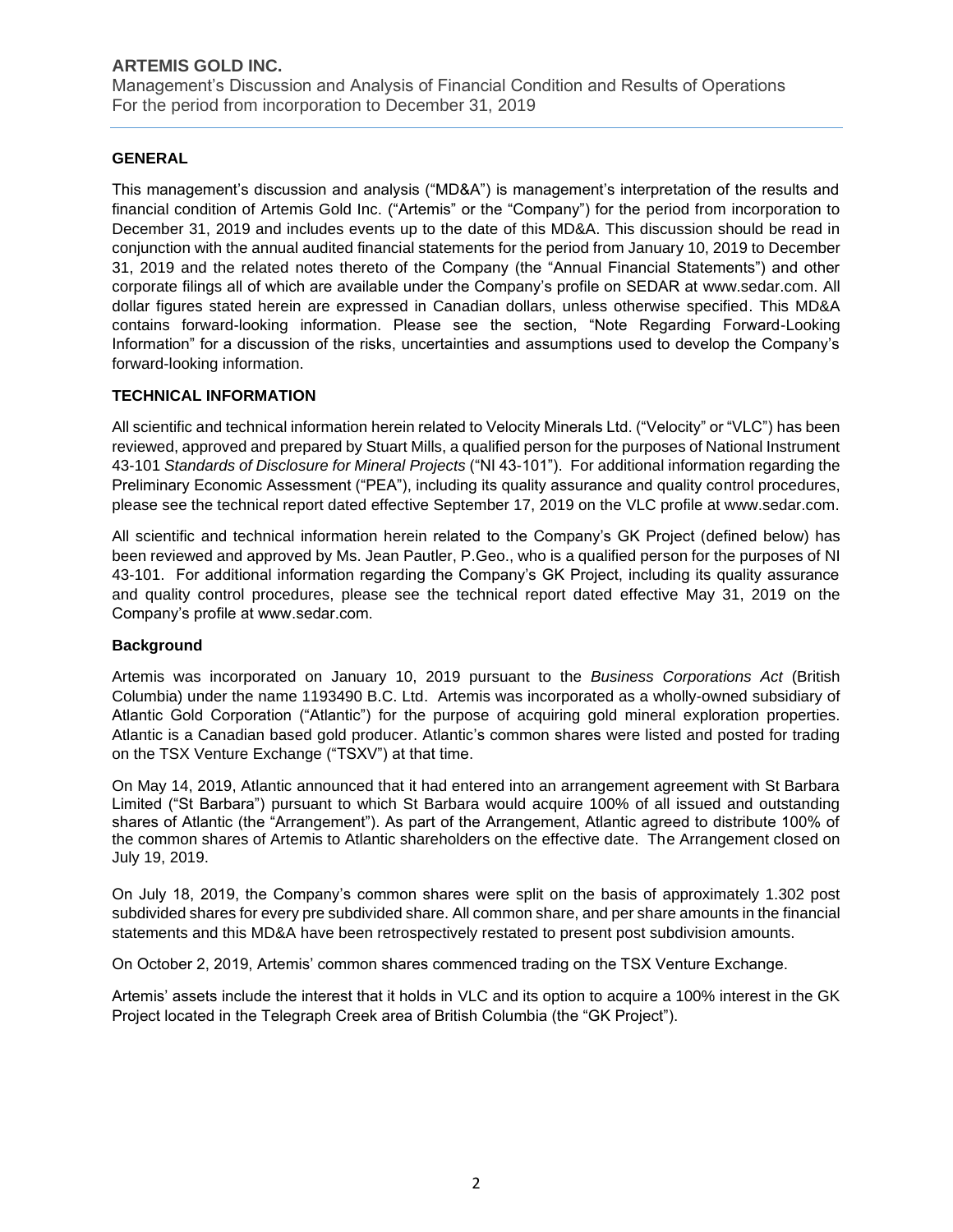Management's Discussion and Analysis of Financial Condition and Results of Operations For the period from incorporation to December 31, 2019

# **COVID-19**

During March 2020, several measures have been implemented in Canada and the rest of the world in response to the increased impact from novel coronavirus (COVID-19). We continue to operate our business at this time. While the impact of COVID-19 is expected to be temporary, the current circumstances are dynamic and the impacts of COVID-19 on our business operations cannot be reasonably estimated at this time and we anticipate this could have an adverse impact on our business, results of operations, financial position and cash flows in 2020. In particular, certain of the Company's financial instruments are measured at fair value using a combination of observable and unobservable market inputs. Since the end of February 2020, the financial markets have experienced significant volatility, which is likely attributable to the COVID-19 pandemic. The fair value of the Company's investments has been subject to these market fluctuations and are expected to have the potential to experience further volatility as the situation evolves.

As required by IFRS, we have not reflected these subsequent conditions in the measurement of our investment in VLC at December 31, 2019.

### **VLC Investment**

On March 14, 2019, Atlantic, through Artemis, its wholly owned subsidiary at that time, completed a \$9,000,000 strategic investment in VLC (the "VLC Investment") pursuant to an investment agreement dated January 16, 2019 ("Investment Agreement"). A copy of the Investment Agreement is available on VLC's SEDAR profile at www.SEDAR.com. The VLC Investment comprises (i) 18,600,000 units of VLC (the "VLC Units") issued at a price of \$0.21 per VLC Unit, for \$3,906,000, and (ii) \$5,094,000 principal amount of secured convertible debentures of VLC (the "Convertible Debentures").

Each VLC Unit consists of one common share in the capital of VLC ("VLC Share") and one half of one common share purchase warrant (each whole warrant, a "VLC Warrant"). Each VLC Warrant is exercisable for an additional VLC Share until March 14, 2022 at an exercise price of \$0.25 per VLC Share. The Convertible Debentures will earn interest at a rate of 8.5% per annum over a 60‐month term (the "Term"), payable semi-annually in cash or VLC Shares at the discretion of VLC. The principal amount of the Convertible Debentures is convertible into VLC Shares during the Term at the election of Artemis at a conversion price of \$0.25. The Convertible Debentures are secured with a first ranking charge by way of a general security agreement and guarantee from the material subsidiary of VLC.

Proceeds from the VLC Investment are being used to fund the advancement of Velocity's flagship deposit, the Rozino gold project located in southeast Bulgaria ("Rozino") towards feasibility and permitting, including resource expansion and definition drilling, engineering studies, environmental monitoring and assessment and for general working capital purposes. In addition, VLC has used proceeds in respect of entering into option agreements on additional satellite deposits in the region and subsequently explored such areas as further described below.

On February 6, 2020, the Company invested \$2,066,755 in VLC by subscribing to a non-brokered private placement. The Company acquired 5,166,887 VLC units at a price of \$0.40. Each VLC unit consists of one VLC common share and one half of a share purchase warrant, with each whole warrant entitling the holder to purchase one additional VLC common share at a price of \$0.55 per share for a period of 18 months following closing of the private placement. This increased the Company's ownership in VLC to 21.6%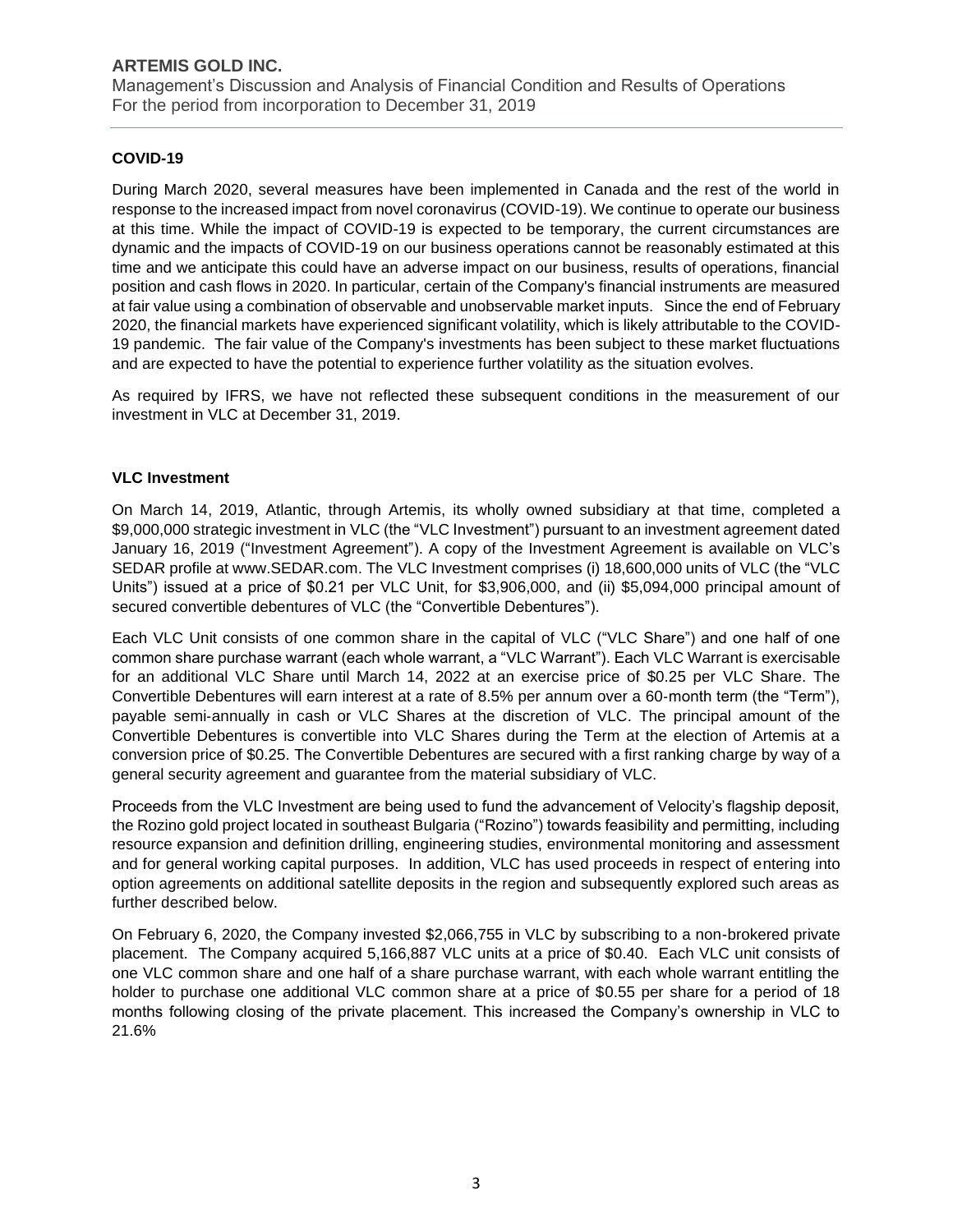Management's Discussion and Analysis of Financial Condition and Results of Operations For the period from incorporation to December 31, 2019

# **About VLC**

All information related to VLC contained in this MD&A has been taken from VLC's public disclosure. Artemis can provide no assurances with respect to the accuracy or completeness of any information related to VLC, VLC's projects or any plans or assumptions of VLC.

Velocity is a gold exploration and development company focused on eastern Europe, with mineral interests in Bulgaria. The Velocity management and board includes mining industry professionals with over 100 years of combined experience spanning Europe, Asia, and the Americas as employees of major mining companies as well as founders and senior executives of junior to mid-tier public companies. The team's experience includes all aspects of mineral exploration, resource definition, feasibility, finance, mine construction and mine operation as well as a track record in managing publicly listed companies and bringing real value to shareholders.

Bulgaria is a member of the European Union (2007) and an attractive destination for mining investment. The country's mining law was established in 1999 and updated in 2011. Mining royalties are low and compare favorably with more established mining countries like Canada, Peru and Chile. Bulgaria also boasts an exceptionally low corporate tax rate of only 10% and the country's education system is excellent with good availability of experienced mining professionals in a favourable cost environment. Foreign mining companies are successfully operating in Bulgaria. Despite the positive operating environment, the number of established companies is low, and Velocity is among the first movers in a new influx of foreign mining investment.

Velocity has entered into a number of option agreements with Gorubso Kardzhali A.D. ("Gorubso"), an established and respected mining company in Bulgaria. Gorubso operates the underground Chala Gold Mine (2006) and the Kardzhali Carbon In Leach (CIL) plant (2011), which produces gold dore. Gorubso is the first and only company in Bulgaria to permit and build a carbon-in-leach processing plant. Velocity's management has a long-standing relationship with Gorubso as well as abundant previous experience in Bulgaria and elsewhere in the region.

Velocity formed an exploration and mining alliance with Gorubso Kardzhali A.D., an established Bulgarian operating partner, in January 2018 (the "Alliance"). The Alliance covers all existing and future Gorubso and Velocity projects within an area of 10,400km2 covering the prospective Eastern Rhodope Gold Mining District in southeastern Bulgaria. The Alliance also provides Velocity with access to an operating CIL plant.

Velocity earned a 70% interest in Rozino through delivery of a Preliminary Economic Assessment ("PEA"). Velocity has entered into option agreements with Gorubso to earn a 70% interest in three other gold projects.

### Tintyava Property (Rozino Deposit)

The Rozino gold deposit is located within the Tintyava Property, which lies within the municipalities of Ivaylovgrad and Krumovgrad in southeast Bulgaria approximately 350 kilometres (km) by road east‐ southeast of the capital, Sofia. The Tintyava license is held by Tintyava Exploration EAD ("Tintyava Exploration"). On October 31, 2018, Velocity's wholly‐owned Bulgarian subsidiary, Kibela Minerals AD ("Kibela") exercised its option to acquire an undivided 70% legal and beneficial interest in the Tintyava license through delivery to Gorubso of a PEA and completion of certain government exploration work commitments ("Commitments") at Rozino. Tintyava's funding requirements for the local and regional Commitments have been met and the governmental renewal report, together with JV commitments to spend a further \$1,000,000 within the Tintyava Licence before June 2020 have been accepted by the Ministry of Energy and Velocity intends to extend the Tintyava Licence for a minimum of 1 year in May 2020 with the option to extend a further 1 year in June 2021.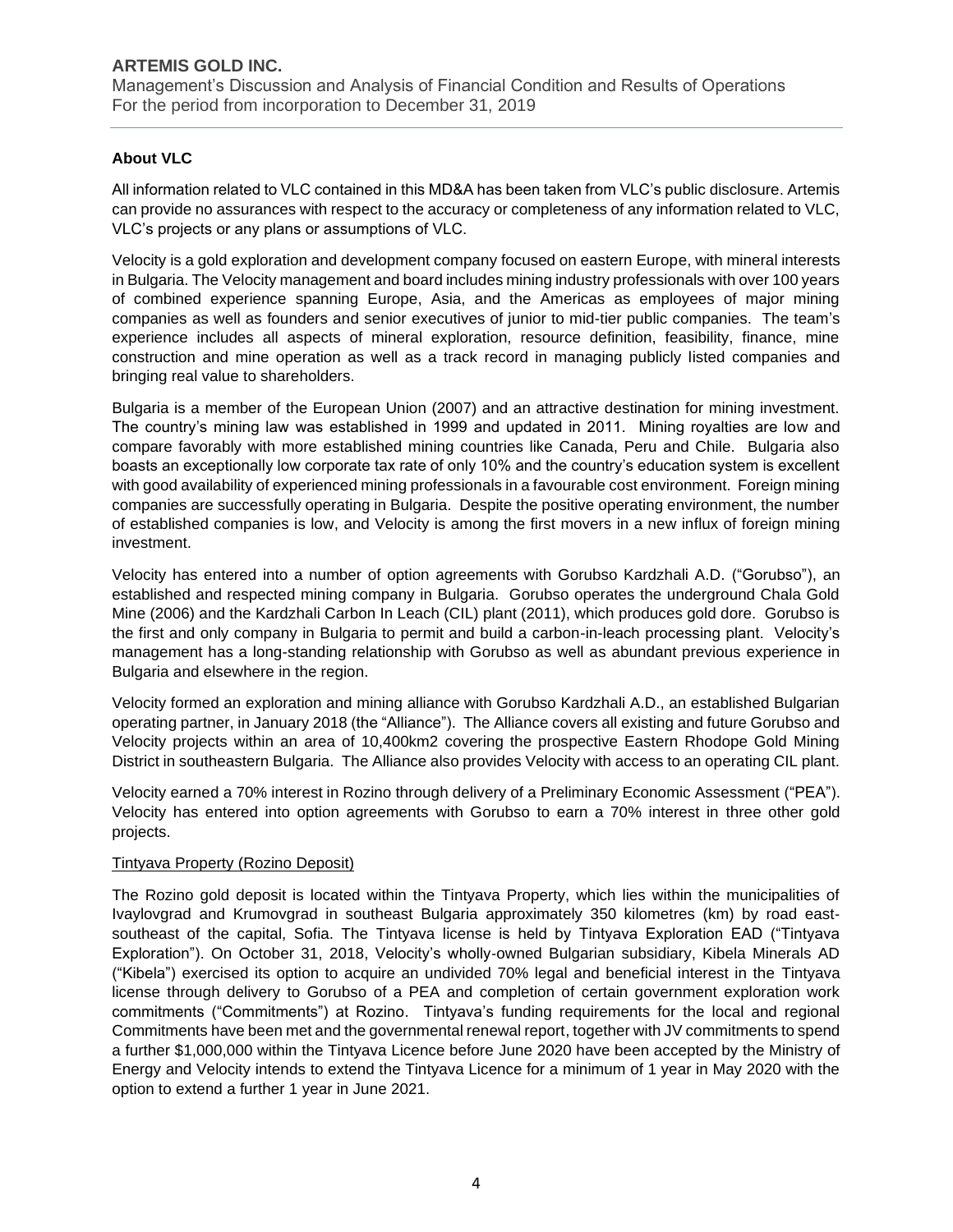Management's Discussion and Analysis of Financial Condition and Results of Operations For the period from incorporation to December 31, 2019

The technical information included below is sourced from an independent PEA Technical Report (the "Report") entitled "Preliminary Economic Assessment ‐ Rozino Project, Tintyava Property, Bulgaria", which is dated October 26, 2018 (effective date September 17, 2018) and was prepared by CSA Global, an international mining consultancy with experience in Bulgaria, in accordance with NI 43‐101. As the information is necessarily summarized, readers are encouraged to review the full Report, which includes disclosure on the basis for the PEA and any qualifications and assumptions made by the qualified person, is available on Velocity's website and under Velocity's profile on SEDAR.

#### *Rozino PEA*

As noted above, Velocity completed a PEA in September 2018 to earn a 70% interest in the Rozino project. The PEA provides a base case assessment of developing Rozino by open pit mining and on-site crushing, milling and simple flotation to produce a 30 g/t gold concentrate. The concentrate would then be trucked 85km on existing roads to the currently operating carbon-in-leach (CIL) plant where saleable gold doré would be produced.

#### *PEA<sup>1</sup> Highlights*

- *After-Tax Financials: After-tax NPV5% of \$129 million and after-tax IRR of 33%*
- *Cash Cost: All-in sustaining cost<sup>2</sup> of US\$543 per ounce*
- *Annual Gold Production: Steady state<sup>3</sup> annual production of 65,000 ounces, peak annual production of 78,000 ounces*
- *Capital Costs: Total estimated capital costs of \$97.6 million (includes contingency)*
- *Sustaining Capital: Low estimated sustaining capital of \$6.3 million*
- *Mining: Open pit with 0.6 g/t gold Cut-Off Grade, attractive strip ratio of 2.5 and 1.51 g/t Life of Mine gold grade*
- *Processing: On-site flotation producing gold bearing pyrite concentrate assaying 30 g/t and transportation to the CIL plant (located 85 km from the Project) for processing*
- *ROCE: Return on capital expenditure of 3.3*

*(1) Base case parameters assume a gold price of US\$1,250/ounce and an exchange rate (CAD\$ to US\$) of 0.75. All amounts are reported in Canadian dollars unless otherwise specified. Financial results on 100% equity basis.*

*(2) All In Sustaining Cost (AISC) is defined as all cash costs related to mining and processing to final product. It includes on-mine and off-mine costs (direct and indirect). Sustaining capital costs related to continuing the business including exploration, development and equipment required to sustain production are included. Taxes, working capital, M&A, disposals and acquisitions as well as new mine development capital costs are excluded.*

*(3) Steady state refers to the long-term average over time where processing throughput is maintained at nameplate capacity.*

The PEA is preliminary in nature and includes Inferred mineral resources that are considered too speculative geologically to have the economic considerations applied to them that would enable them to be categorized as mineral reserves. There is no certainty that the PEA results will be realized. Mineral resources are not mineral reserves and do not have demonstrated economic viability.

| <b>Cut-off Grade (g/t Au)</b> | <b>Inferred Mineral Resource Estimate</b> |                  |                         |  |  |
|-------------------------------|-------------------------------------------|------------------|-------------------------|--|--|
|                               | <b>Tonnes (Mt)</b>                        | Gold Grade (g/t) | <b>Gold Metal (koz)</b> |  |  |
|                               | 50                                        | 0.59             | 948                     |  |  |
|                               |                                           | 1.17             | 639                     |  |  |
| 0.6                           |                                           | 1.37             | 573                     |  |  |
|                               |                                           | 1.57             | 490                     |  |  |

*Rozino Inferred Mineral Resource Estimate (September 2018)*

*1. Effective date September 10, 2018.*

*3. The mineral resource has been estimated in accordance with the Canadian Institute of Mining, Metallurgy and Petroleum "CIM* 

*<sup>2.</sup> Mineral resources are not mineral reserves and do not have demonstrated economic viability.*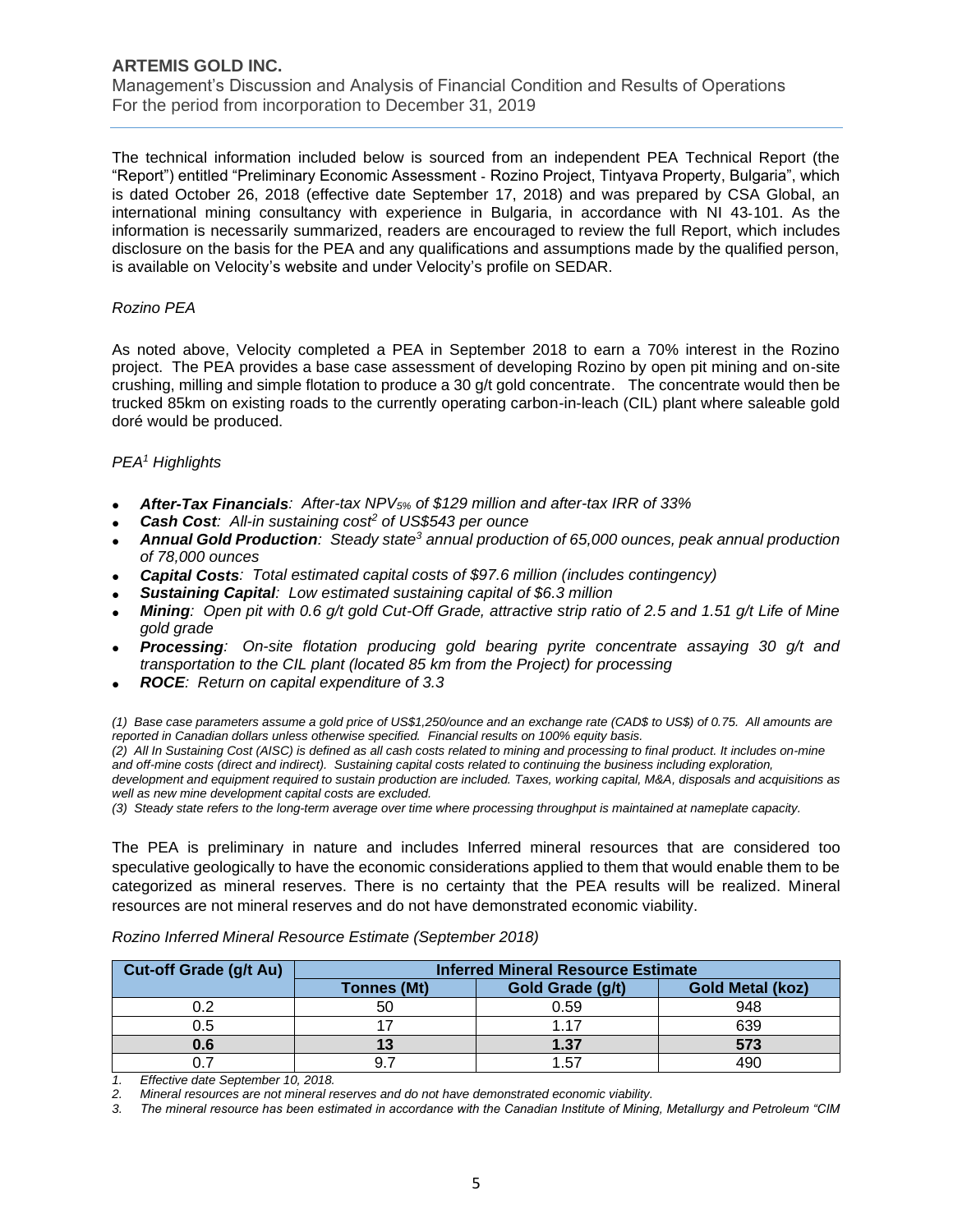Management's Discussion and Analysis of Financial Condition and Results of Operations For the period from incorporation to December 31, 2019

*Definition Standards for Mineral Resources and Mineral Reserves" (CIM, 2014).*

#### *VLC Exploration and Mining Alliance – Bulgaria*

In January 2018, VLC entered into a binding letter agreement with Gorubso, which set out the terms by which VLC and Gorubso formed the Alliance covering all existing and future Gorubso and VLC projects (the "Projects") within an area of 10,400km2 (the "Alliance Area"). In September 2018, VLC and Gorubso entered into a definitive Exploration and Mining Alliance Agreement (the "Alliance Agreement"), which outlined the terms of the Alliance in more detail.

#### *Highlights of the Agreement include:*

Alliance Objectives - The Alliance Agreement contemplates the exploration, development, and mining, as applicable, of the Projects and provides for an option/joint venture mechanism by which VLC and Gorubso will partner to maximize value for both parties.

Access to Processing Plant ‐ Gorubso will make its central gold processing plant available to all Projects to process all future mined material as necessary. Securing use of the processing plant provides VLC and the Alliance with reduced project risk, as well as potential capital and time savings.

Advanced Exploration Properties ‐ VLC will have an opportunity to complete option agreements on all Gorubso Projects, whereby it can earn a 70% interest in the Projects on similar terms to the current option for the advanced Rozino gold project.

#### **Other Option Agreements in Bulgaria**

#### *Sedefche*

The Sedefche deposit is located in southeast Bulgaria, approximately 39 km by road from the gold processing plant, located in Kardzhali. Sedefche has been explored through 45 surface exploration trenches, 41 exploratory shafts and pits, 122 drill holes of diamond drilling, 3 mega trenches with 86 vertical channel samples, and a metallurgical bulk sample excavated and processed at Gorubso's gold processing plant. The Project has been advanced through feasibility and environmental permitting in Bulgaria, resulting in the issuance of a mining concession.

In September 2019, Velocity entered into a definitive option agreement with Gorubso, whereby Velocity has been granted the exclusive right to acquire a 70% interest in Sedefche. Velocity considers Sedefche to be an advanced-stage gold deposit and the project has a fully permitted near-surface historical Bulgarian registered gold resource. The deposit remains open for expansion. The option can be exercised by Velocity completing 5,000m of drilling on the project.

#### *Momchil Project (Obichnik Deposit)*

The Momchil project is located within the municipality of Momchilgrad in southeast Bulgaria approximately 10 km by road east‐southeast of the capital, Sofia. Velocity entered into an option agreement for the Momchil project, dated March 5, 2019. Under the terms of the option agreement, Velocity can earn a 70% interest in the Momchil project by delivering certain data and reports including a mineral resource estimate prepared under NI 43‐101.

The Momchil project is centered on the Obichnik deposit, which is a geological resource registered on the Bulgarian state balance. Historical resources at Obichnik were calculated by Gorubso using the Bulgarian classification scheme, based on manual polygonal methods of resource estimation. Resources were submitted to and accepted by the Bulgarian government, Dragiev, H, 2006, "Momchil Prospecting License, Report at the 'Zvezdel ‐ Pcheloyad Ore Field', Geological Report with Resource and Reserve Recalculation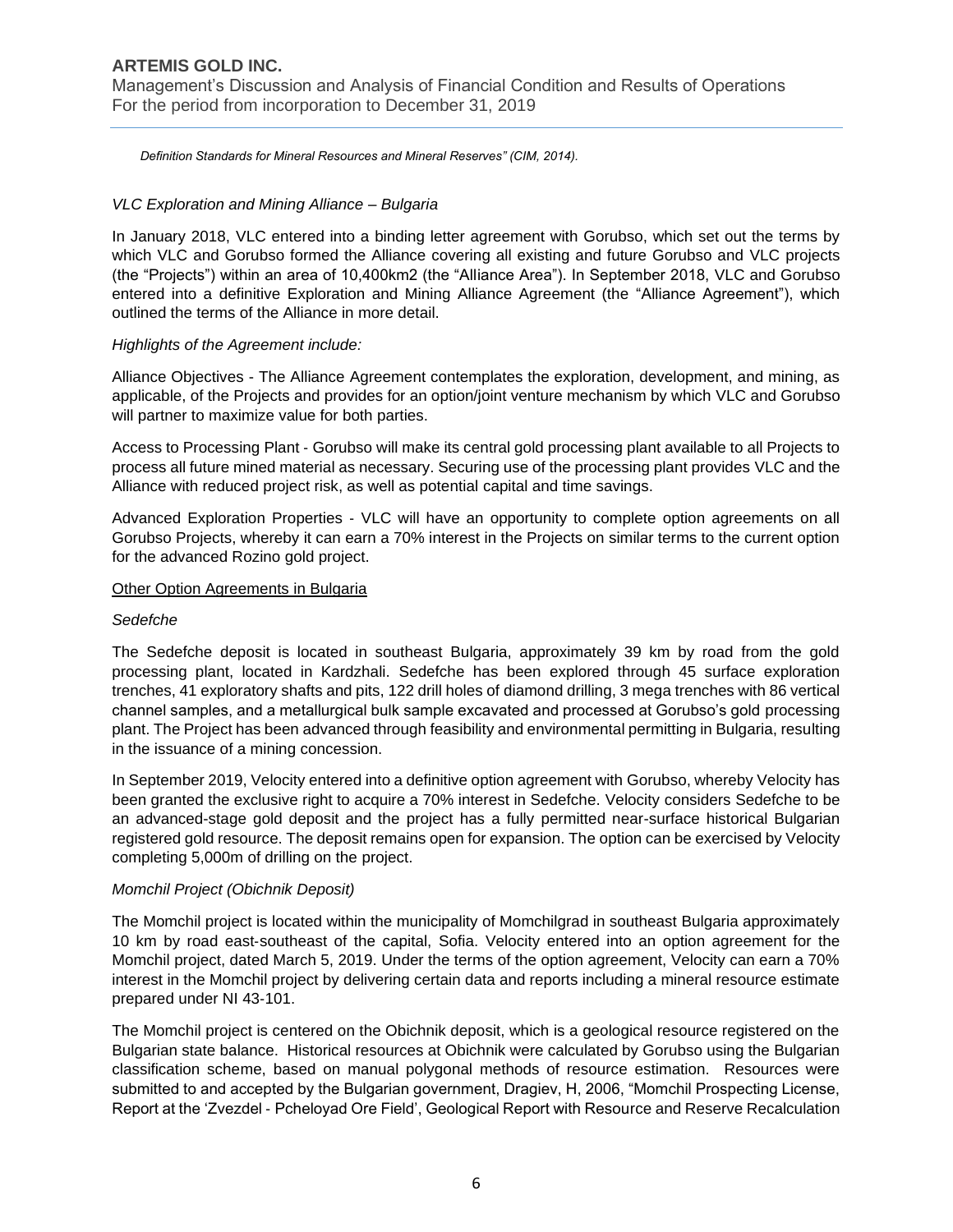Management's Discussion and Analysis of Financial Condition and Results of Operations For the period from incorporation to December 31, 2019

of 'Au‐Ag Ores' at Obichnik Deposit". Historical resources within the Momchil Project reporting all categories in accordance with the Bulgarian Reserves & Resources classification scheme total approximately 880 thousand tonnes at 1.5g/t Au (1.0g/t Au cut‐off) for about 46,000 ounces of gold.

In order to verify the potential existence of additional unmined mineralization at Obichnik, significant drilling will be required. Velocity is not treating the historical resources at the Obichnik deposit as current mineral resources or mineral reserves. Historical resources are not consistent with the standards of disclosure defined by NI 43‐101 and may not necessarily be consistent with CIM best practice with respect to reporting mineral resources and reserves or reliable. Historical resources are included because they are considered relevant by Velocity as they form additional support for the optioning of the Momchil project by Velocity. A qualified person has not done sufficient work to classify the historical estimate as current mineral resources or mineral reserves. The inclusion of historical resource estimations provides information as to the potential size and nature of the immediate exploration targets within the Momchil project area.

The Momchil Project has had little if any modern systematic exploration carried out and significant exploration potential exists.

#### *Nadezhda Project (Makedontsi Deposit)*

The Nadezhda project is located within the municipality of Kardzhali in southeast Bulgaria approximately 280km by road east‐ southeast of the capital, Sofia. Velocity entered into an option agreement for the Nadezhda project, dated March 5, 2019. Under the terms of the option agreement, Velocity can earn a 70% interest in the Nadezhda project by delivering certain data and reports including a mineral resource estimate prepared under NI 43‐101.

The Nadezhda Project is centered on the Makedontsi deposit, which is a geological resource registered on the Bulgarian state balance. Historical resources at Makedontsi were calculated by Gorubso using the Bulgarian classification scheme, based on manual polygonal methods of resource classification. Resources were submitted to and accepted by the Bulgarian government, Dragiev H, 2013 "Mlechino Prospecting License, Geological Report at the Nadezhda Prospect, with Resource and Reserve Recalculations of 'Au Ores' at the Makedontsi, Dangovo and Kalina deposits". Historical resources reporting all categories in accordance with the Bulgarian Reserves & Resources classification scheme total approximately 6 million tonnes at 1g/t Au (0.5g/t Au cut-off) for approximately 210,000 ounces of gold.

In order to verify the exploration potential of existing resources at Makedontsi, significant drilling will be required. Velocity is not treating the historical resources at Nadezhda as current mineral resources or mineral reserves. Historical resources are not consistent with the standards of disclosure defined by NI 43‐ 101 and may not necessarily be consistent with CIM best practice with respect to reporting mineral resources and reserves or reliable. Historical resources are included because they are considered relevant by Velocity as they form additional support for the optioning of the Nadezhda project by Velocity. A qualified person has not done sufficient work to classify the historical estimate as current mineral resources or mineral reserves. The inclusion of historical resource estimations provides information as to the potential size and nature of the immediate exploration targets within the Nadezhda project area.

The Nadezhda project has had little if any modern systematic exploration carried out and significant exploration potential exists.

#### 2019 Work Program

The 2019 drill program at Rozino commenced in March 2019 with a total of 12,474m of drilling completed, which included exploration drilling to expand the resource base as well as resource definition and infill drilling. Through the drill program, Velocity aims to convert the existing Inferred Resources to Measured and Indicated Resources, as such terms are defined by NI 43-101. The drill program is also intended to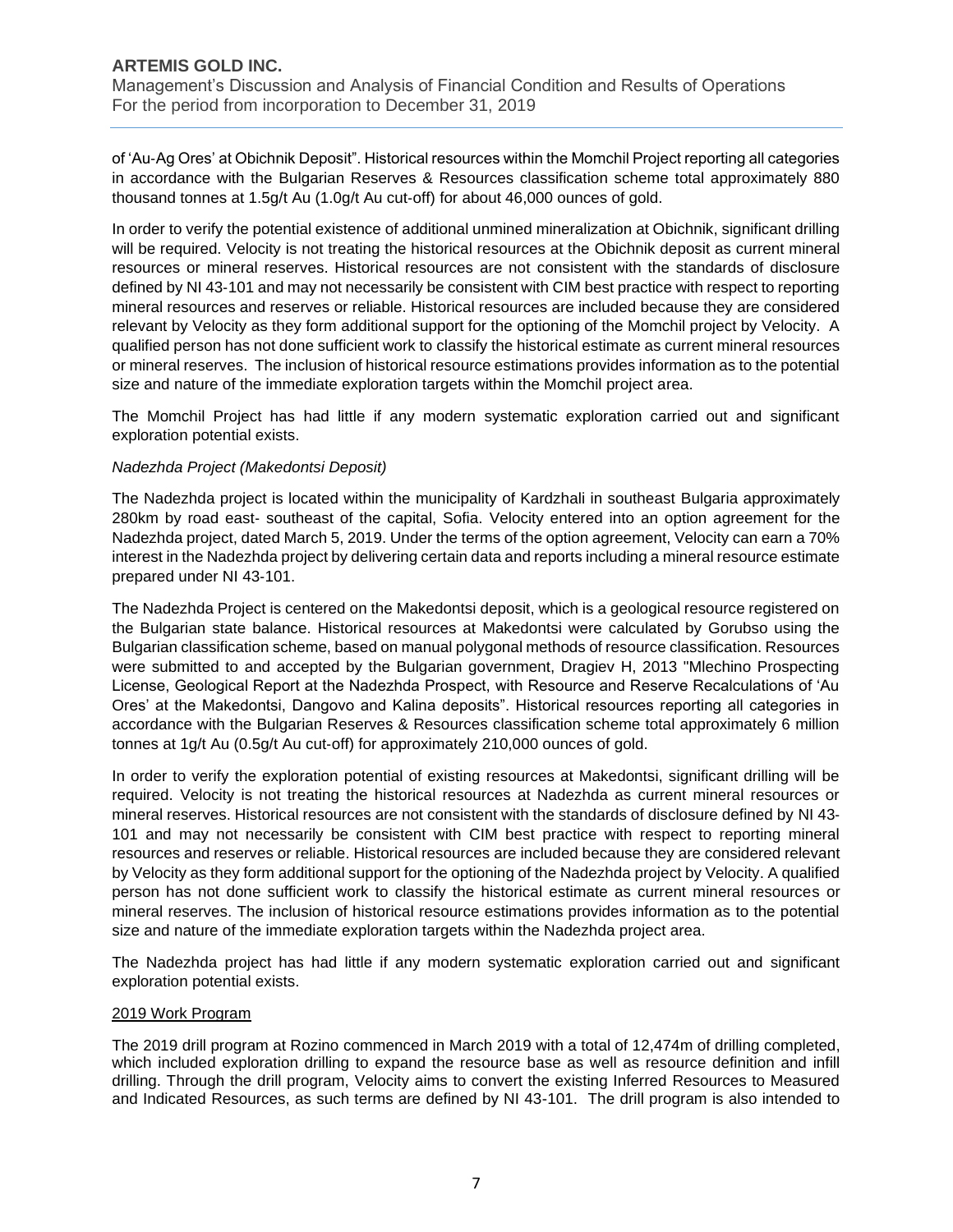Management's Discussion and Analysis of Financial Condition and Results of Operations For the period from incorporation to December 31, 2019

support additional metallurgical and comminution studies as well as hydrogeological and geotechnical work, all of which will be carried out in parallel. Environmental data collection is ongoing, but data collection for the purposes of the PFS and government regulatory requirements is almost complete. VLC completed an additional 987m of drilling south and adjacent to the known occurrences within South Zone and this work in conjunction with continued soil sampling will continue throughout the first half of 2020. This work will run in parallel with regional exploration within the Tintyava license, with drilling of regional targets slated for Q3 2020. It is anticipated that discoveries within several kilometers of the Rozino deposit could potentially add value by utilizing common infrastructure. The above work is being completed in contemplation of a prefeasibility study, estimated by Velocity to be published in Q3 2020.

Furthermore, at Obichnik (Momchil Project), VLC completed an initial work program focused on surface soil geochemistry and a ground magnetic survey. A total of 525 soil samples and 29 line kilometers of magnetic data have been collected. A drill campaign is also underway to verify mineralization as well as increase understanding of geometry, continuity of mineralization, and geotechnical and hydrogeological aspects of the mineralization at Durusu. An initial mineral resource estimate at Obichnik is planned as part of the terms of the option agreement with Gorubso. Continued deep exploration within the Obichnik property is ongoing, with the results from the current drilling being utilized for geophysical targeting and subsequent deep drill targeting in Q3, 2020.

At Makedontsi (Nadezhda Project), an initial work program focused on surface geochemistry and geophysical surveying using CSAMT. The mineralization is in part imaged by resistivity, with high resistivity associated with silicification. Drill targeting based on the results to date is ongoing and target testing planned. A mineral resource estimate at Makedontsi is planned as part of the terms of the option agreement with Gorubso.

### **The GK Project**

On May 31, 2019, Artemis entered into an option agreement ("Option Agreement") whereby Artemis has the right to acquire a 100% interest, subject to certain royalty payments (2% net smelter returns on precious metals and 1% net smelter returns on other minerals), in the GK Project. In order for Artemis to exercise its option under the Option Agreement, Artemis must pay:

- (i) \$125,000 in cash within 10 business days after the effective date of the Option Agreement (paid on June 12, 2019);
- (ii) on or before 12 months after the effective date of the Option Agreement, an additional \$50,000 in cash and incur certain expenditures of not less than \$100,000 (As a December 31, 2019, the Company has incurred \$ 97,354);
- (iii) on or before 24 months after the effective date of the Option Agreement, \$100,000 in cash and incur certain additional expenditures of not less than \$500,000;
- (iv) on or before 36 months after the effective date of the Option Agreement, an additional \$500,000 in cash and incur certain additional expenditures of not less than \$1,300,000;
- (v) on or before 48 months after the effective date of the Option Agreement, an additional \$750,000 in cash and incur certain additional expenditures of not less than \$2,000,000; and
- (vi) on or before 60 months after the effective date of the Option Agreement, an additional \$1,000,000 in cash and incur certain additional expenditures of not less than \$3,000,000.

The GK Project is Artemis' material property for the purposes of NI 43-101. For a complete description of the GK Project see the report entitled "Technical Report on the GK Project" (the "GK Technical Report"),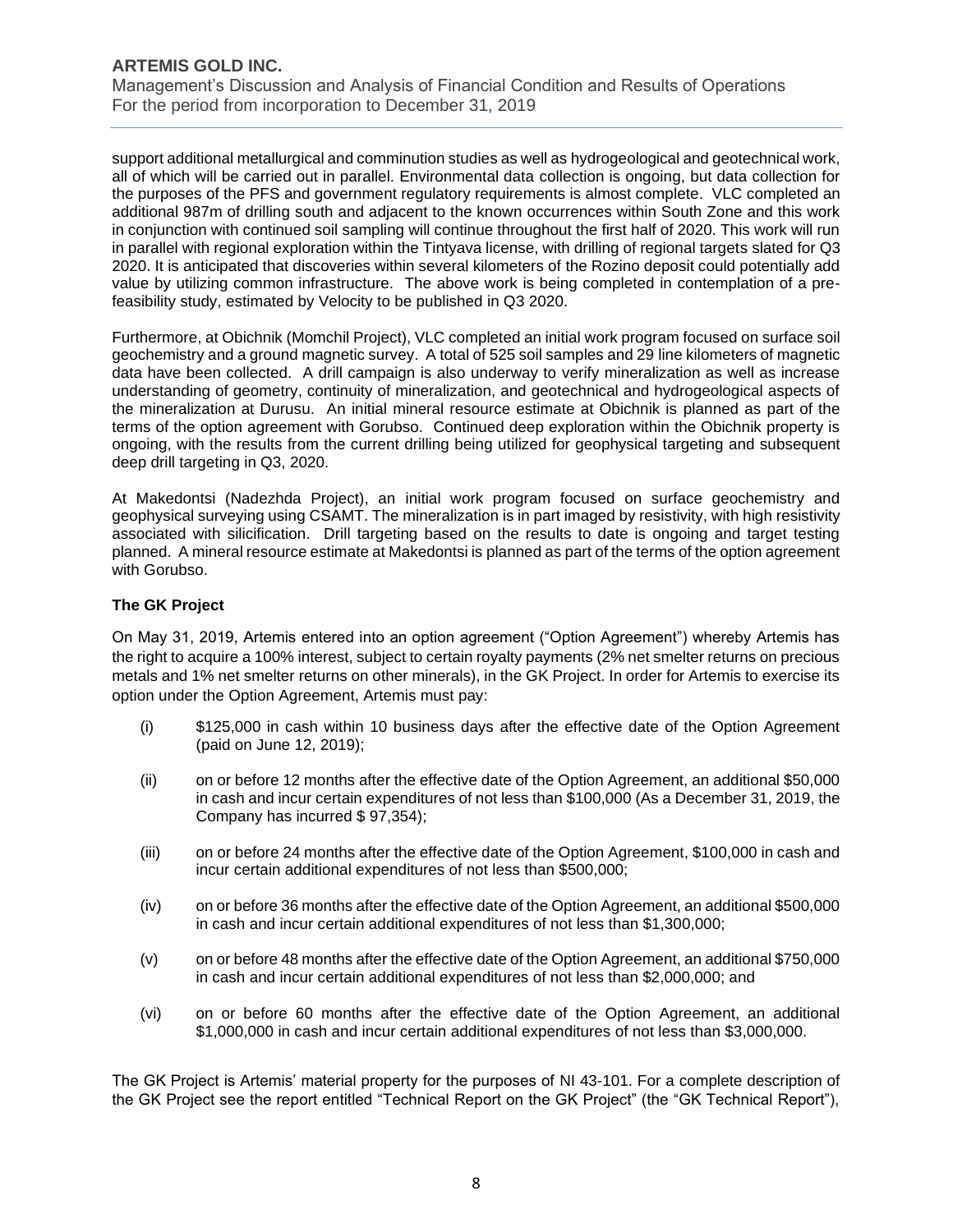Management's Discussion and Analysis of Financial Condition and Results of Operations For the period from incorporation to December 31, 2019

prepared by Jean Pautler, P. Geo and dated May 31, 2019 as available under the Company's profile on SEDAR at [www.sedar.com](http://www.sedar.com/) as well as on the Company's website (www.artemisgoldinc.com). The information contained in this section has been derived from the GK Technical Report, is subject to certain assumptions, qualifications and procedures described in the GK Technical Report, some of which are not fully described herein, and is qualified in its entirety by the full text of the GK Technical Report.

The GK Project is located at latitude 57°55'N and longitude 131°25'W on NTS map sheets 104G/13 & 14 and 104J/03 & 04, approximately 17 km west of the community of Telegraph Creek, northwestern British Columbia. Telegraph Creek lies approximately 113 km by road southwest of Dease Lake, British Columbia. The 27,458-hectare GK Project comprises 36 contiguous mineral tenures within the Liard Mining Division, which are 100% owned by Strategic Metals Ltd., subject to the Option Agreement with Artemis. Road access exists across the extreme southeastern GK Project area, but helicopter access, available in Dease Lake, is required to access the main showings on the property.

Regionally the GK Project is situated within Stikinia, a predominantly intra-oceanic island arc terrane accreted to ancestral North America in the Early Mesozoic. Stikinia hosts numerous porphyry-type coppergold occurrences, specifically in areas where Triassic and Lower Jurassic silica saturated plutons have intruded coeval oceanic island arcs. Examples of such alkalic porphyries in the regional area of the GK Project include the Red Chris mine, the Galore Creek deposit, and the Sheslay occurrences and the region also includes calc-alkalic porphyry-type copper-gold deposits such as Schaft Creek, GJ and KSM. Gold rich deposits such as Brucejack, Premier, Snip, Johnny Mountain, and Spectrum also occur within the area primarily as veins, stockworks and lesser breccias associated with the Late Triassic and Early Jurassic intrusive suites within the Golden Triangle of northwest Stikinia. Deposits are typically Early Jurassic in age. In addition, an Early Jurassic age is inferred for the disseminated, limestone hosted, past-producing Golden Bear gold mine located 55 km northwest of the GK Project. Mineralization on the above-mentioned occurrences is not necessarily indicative of the mineralization on the GK Project.

The GK Project is primarily underlain by arc related volcano-sedimentary rocks of the Upper Triassic Stuhini Group, which is intruded by an approximate 20 km2 granodiorite and diorite to quartz diorite pluton (informally named the Grass Mountain pluton in this report) and similar small plug of Upper Triassic to Jurassic age in the east-central property area, and quartz diorite of the Middle to Upper Triassic Tahltan Lake and Tahltan River plutons in the western property area.

Documented historical exploration on the GK Project area, undertaken from 1916 to 1991, has included mapping, prospecting, rock and stream sediment geochemistry, soil sampling, hand trenching, 116.6 km of ground magnetic surveying, and minor self-potential ground geophysical surveying. Work by Strategic was completed between 2005 and 2018 and has included: prospecting; geological mapping; stream sediment and rock geochemical sampling; contour and grid soil sampling; minor hand trenching; an airborne magnetic and VTEM survey covering approximately 12% of the property; a 13.95 km induced polarization geophysical survey and; 927.81m of diamond drilling in two holes on the Winter Creek zone in 2010. Soil geochemistry now covers approximately 30% of the property and approximately 40% has been mapped. The GK Project is at an early exploration stage.

The GK Project constitutes a property of merit based on: favourable geological setting within the well mineralized Stikine Arch; significant vein and possible porphyry style mineralization; untested soil and stream sediment anomalies and; untested geophysical targets. A contingent two phase exploration program is recommended to follow up significant mineralized zones and soil geochemical and geophysical anomalies with a Phase 1 program consisting of extension of the helicopter-borne magnetic/VTEM survey to cover the entire Grass Mtn. pluton, proximal plug and margins additional soil geochemistry, detailed mapping, prospecting, and hand trenching with a budget of \$400,000. Contingent on results from Phase 1, a Phase 2 diamond drill program with a \$500,000 budget is proposed to follow up results from Phase 1 and earlier work programs.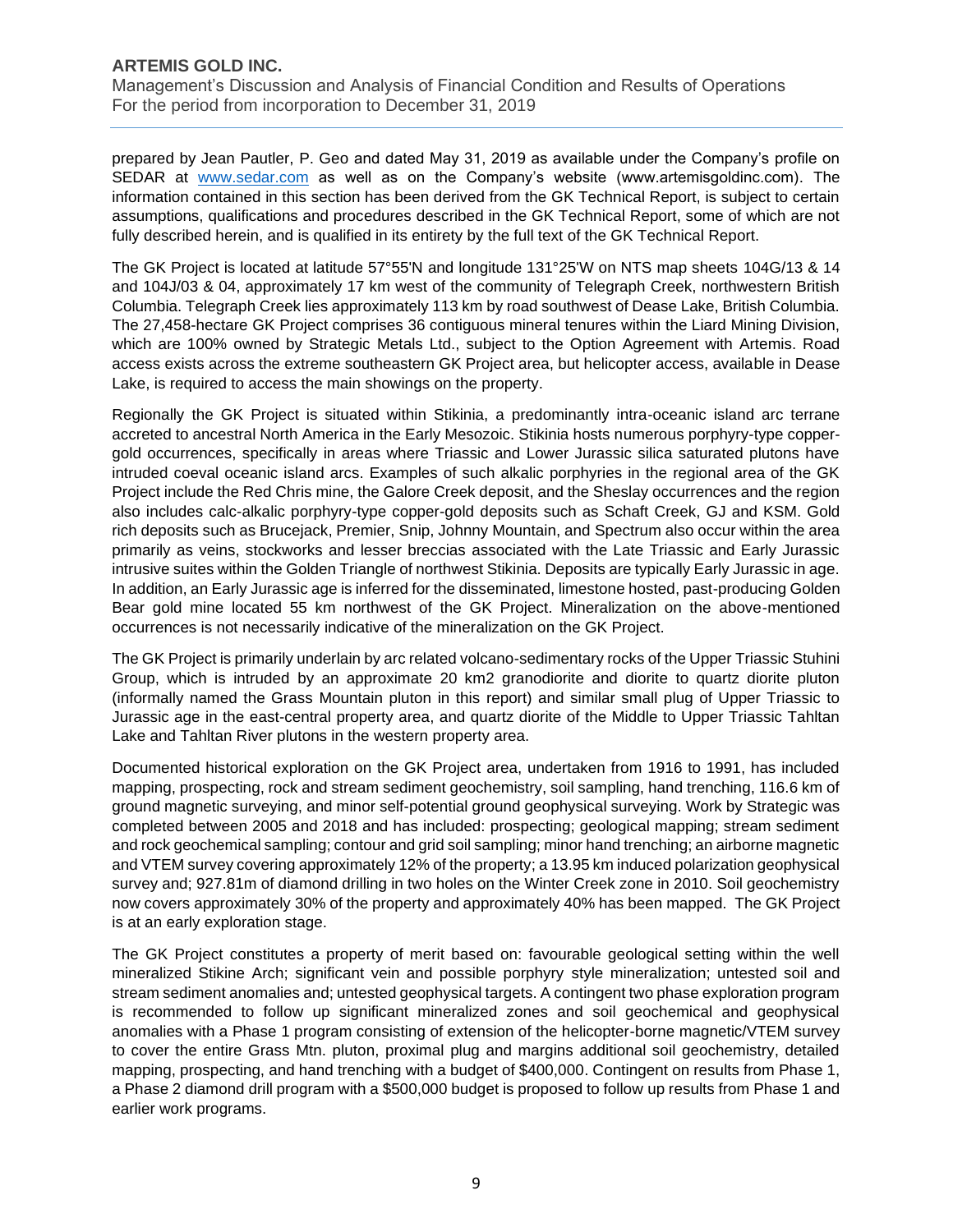### **ARTEMIS GOLD INC.** Management's Discussion and Analysis of Financial Condition and Results of Operations For the period from incorporation to December 31, 2019

During the year, an airborne high resolution aeromagnetic and radiometric survey was completed over the GK project area, as recommended by a consultant of Strategic during a review of GK. The Company is in the process of reviewing the results of this work.

### **SELECTED FINANCIAL INFORMATION**

Management is responsible for the Annual Financial Statements referred to in this MD&A.

The Annual Financial Statements have been prepared in accordance with International Financial Reporting Standards ("**IFRS**") as issued by the International Accounting Standards Board ("**IASB**") presentation and functional currency is Canadian dollars.

The Company's Annual Financial Statements have been prepared using IFRS applicable to a going concern, which assumes that the Company will be able to realize its assets and discharge its liabilities in the normal course of business for the foreseeable future.

### **OVERALL PERFORMANCE AND RESULTS OF OPERATIONS**

During the three months ended December 31, 2019 and the period from January 10, 2019 to December 31, 2019 (the "2019 Fiscal Year") the Company had net income (loss) of \$(1,208,292) and \$6,275,994, respectively.

The following information has been derived from the Annual Financial Statements and should be read in conjunction with the Company's Annual Financial Statements. The information for the three months ended December 31, 2019 was derived in conjunction with the Unaudited Condensed Interim Financial Statements for the three months ended September 30, 2019 and period January 10, 2019 to September 30, 2019 which are available on Sedar.com.

Since the Company incorporated on January 10, 2019, there are no comparative figures to present for 2018.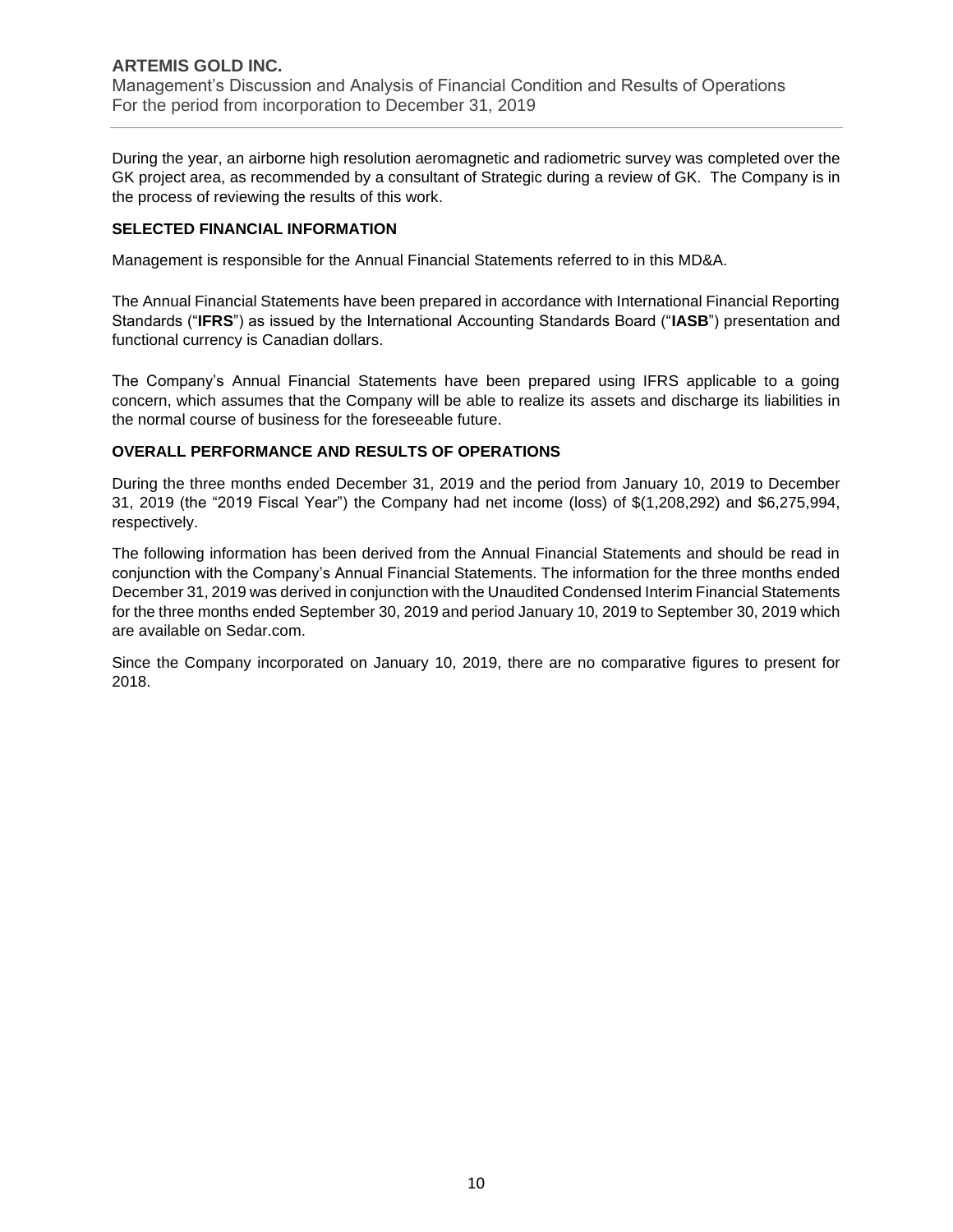Management's Discussion and Analysis of Financial Condition and Results of Operations For the period from incorporation to December 31, 2019

|                                              | For the three<br>months ended<br>December 31, 2019 | For the period<br><b>January 10, 2019 to</b><br>December 31, 2019 |             |  |
|----------------------------------------------|----------------------------------------------------|-------------------------------------------------------------------|-------------|--|
| <b>Operating Expenses</b>                    |                                                    |                                                                   |             |  |
| Depreciation                                 | \$<br>39,989                                       | \$                                                                | 39,989      |  |
| Management fees and wages                    | 281,938                                            |                                                                   | 349,878     |  |
| Investor relations and corporate development | 58,626                                             |                                                                   | 61,396      |  |
| Office, Insurance and general                | 78,745                                             |                                                                   | 93,625      |  |
| Professional fees                            | 156,125                                            |                                                                   | 291,538     |  |
| Share-based payments                         | 818,447                                            |                                                                   | 818,447     |  |
| Transfer agent and regulatory                | 15,601                                             |                                                                   | 49,325      |  |
| Travel, meals and entertainment              | 19,527                                             |                                                                   | 19,527      |  |
| Loss from operations                         | \$<br>$(1,468,999)$ \$                             |                                                                   | (1,723,725) |  |
| Other Income / (Expense)                     |                                                    |                                                                   |             |  |
| Accretion expense on lease liability         | \$<br>(14, 284)                                    | S.                                                                | (14, 284)   |  |
| Convertible debenture interest expense       |                                                    |                                                                   | (148, 591)  |  |
| Equity loss from investment in associate     | (22, 261)                                          |                                                                   | (208, 002)  |  |
| Gain on investment in associate              |                                                    |                                                                   | 1,488,000   |  |
| Gain on convertible debt                     | 97,261                                             |                                                                   | 5,359,338   |  |
| Gain (loss) on warrants                      | (84, 478)                                          |                                                                   | 2,351,844   |  |
| Interest income                              | 137,833                                            |                                                                   | 172,309     |  |
| Net income before income taxes               | (1, 354, 928)                                      |                                                                   | 7,276,889   |  |
| Deferred income tax expense                  | 146,636                                            |                                                                   | (1,000,895) |  |
| Net Income (loss)                            | \$<br>(1, 208, 292)                                | \$                                                                | 6,275,994   |  |

#### **Operating Expenses for the three months ended December 31, 2019 and the 2019 Fiscal Year**

During the three months ended December 31,2019 and the 2019 Fiscal Year, the Company had operating expenses of \$1,468,999 and \$1,723,725, respectively. Artemis was incorporated on January 10, 2019 and was listed on the TSXV on October 2, 2019, with general corporate activity ramping up since that time.

Depreciation for both periods was \$39,989 and related to the Company's right of use asset which was created on signing of the office lease effective October 1, 2019.

Management fees and wages were \$281,938 and \$349,878 in the three months ended December 31, 2019 and the 2019 Fiscal Year, respectively and relate primarily to officers and staff at the Company's head office. Officers began receiving payments effective September 1, 2019.

Investor relations and corporate development expenses were \$58,626 and \$61,396 for the three months and 2019 Fiscal year ended December 31, 2019, respectively, and relate primarily to costs incurred in reviewing potential mining assets for acquisition or partnership.

Office, Insurance and general were \$78,745 and \$93,625 for the three months and 2019 Fiscal year ended December 31, 2019, respectively and relate to the costs of setting up and operating the head office in Vancouver.

Professional fees were \$156,125 and \$291,538 for the three months and 2019 Fiscal year ended December 31, 2019, respectively and relate to primarily to the initial listing on the TSXV which occurred in October 2019 and the annual audit fee.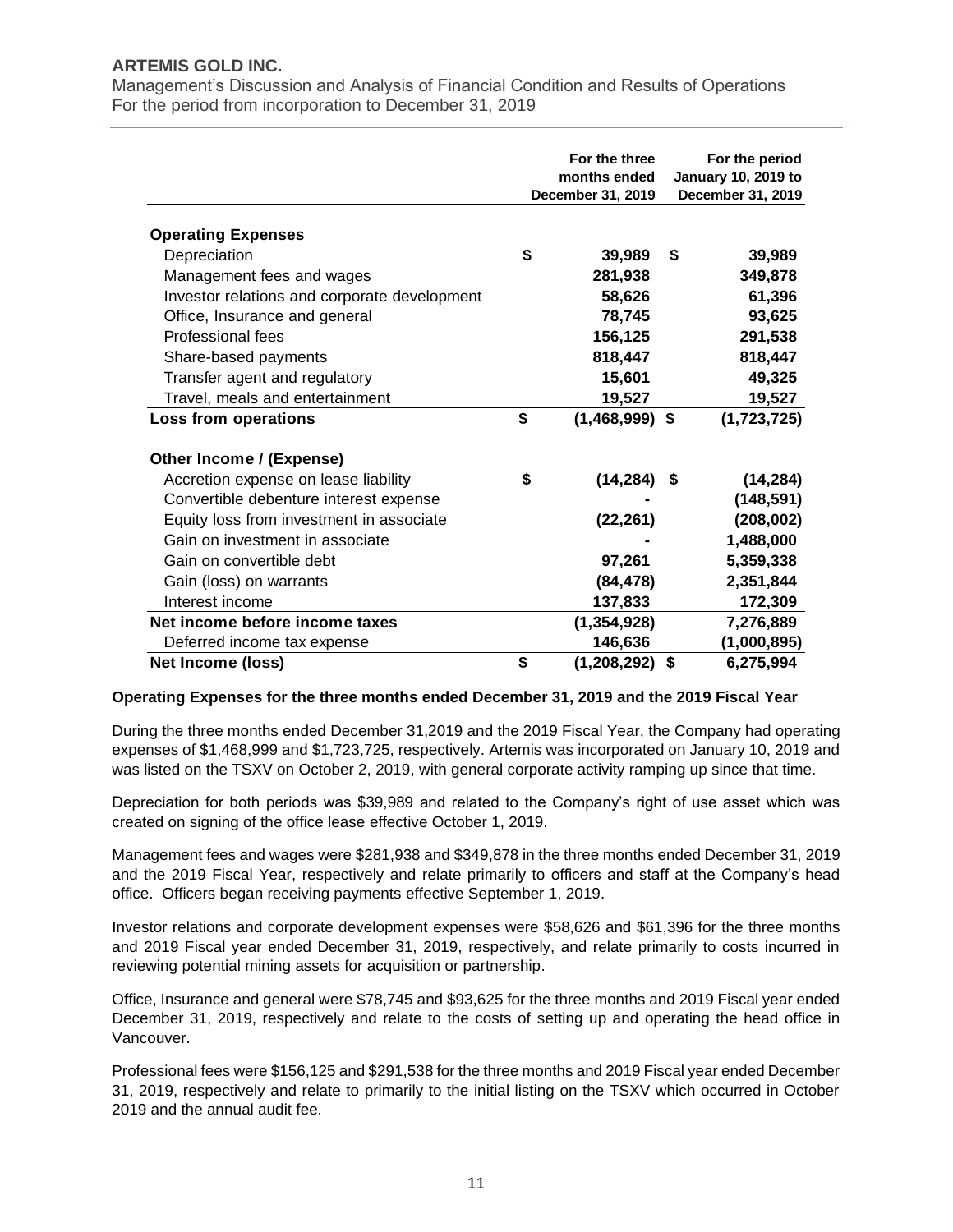Management's Discussion and Analysis of Financial Condition and Results of Operations For the period from incorporation to December 31, 2019

Stock-based compensation of \$818,447 represents the Black-Scholes calculated fair value of stock options issued to directors, officers and employees during the period. The Company issued 1,520,000 options on October 24, 2019.

#### **Other Income (Expenses) for the three months ended December 31, 2019 and the period January 10, 2019 to December 31, 2019**

#### *Convertible debenture interest expense*

On March 14, 2019, the Company issued convertible debentures (the "Debentures") of \$5,094,000 to the Company's parent at that time, Atlantic. The Debentures carried an interest rate of 8.4% (due semi-annually in March and September). The principal amount of the Debentures was due and payable on demand. At any time, Atlantic could, at its option, convert the debenture into common shares of the Company at a conversion price of \$0.7680 per share.

On July 19, 2019, pursuant to the Arrangement, Atlantic converted the Debentures (\$5,094,000 in principal and \$148,591 in interest) into 6,825,986 common shares of Artemis at \$0.7680 of debt per share.

Interest and accretion expense for the three-month ended December 31,2019 and period January 10, 2019 to December 31, 2019 was \$Nil and \$148,591, respectively and has been expensed to the statement of income and comprehensive income.

#### *Gain on Investment in Velocity*

The investment in VLC is comprised of:

|                                           |   | <b>Convertible debenture</b> |   | Investment in<br>associate |   | <b>Warrants</b> |   | Total        |
|-------------------------------------------|---|------------------------------|---|----------------------------|---|-----------------|---|--------------|
| Initial investment                        | S | 5,094,000                    | S | 3,906,000                  | S | ۰               | S | 9,000,000    |
| Gain at inception                         |   |                              |   | 1,488,000                  |   | 1,230,531       |   | 2,718,531    |
| Fair value change in the period           |   | 5,359,338                    |   | ۰                          |   | 1,121,313       |   | 6,480,651    |
| Equity share of investment of associate   |   |                              |   | (208,002)                  |   | -               |   | (208,002)    |
| Shares received in settlement of interest |   | (236,068)                    |   | 236,068                    |   | ۰               |   |              |
| Other                                     |   | (217, 836)                   |   | 217,836                    |   | ۰               |   | ۰            |
|                                           |   | 9,999,434                    |   | 5,639,902                  |   | 2.351.844       |   | \$17.991.180 |

On March 14, 2019, the Company completed an investment in VLC for a total consideration of \$9,000,000. Included in the investment was a \$5,094,000 secured convertible debenture in VLC, plus an equity component comprising 18,600,000 Units of VLC for cash consideration of \$3,906,000. Further, as part of the investment agreement, the Company has the right to designate one individual to be nominated, and if elected, to serve as a director of VLC provided the Company holds at least 15% of the issued and outstanding common shares of VLC, with the number of nominees increasing to two directors if the Company holds 30% or more of the issued and outstanding common shares of VLC. In February 2020, the Company exercised this right and nominated (and VLC subsequently appointed) an individual to the board of directors of VLC.

The convertible debenture earns interest at an annual rate of 8.5% payable semi-annually, over a five-year term. The interest can be paid in cash or common shares of VLC, at the discretion of VLC. The principal amount of the convertible debentures is convertible into common shares of VLC at the election of the Company at a conversion price of \$0.25. The convertible debentures are secured with a first ranking charge at any time by way of general security agreement and guarantee from the material subsidiary of VLC.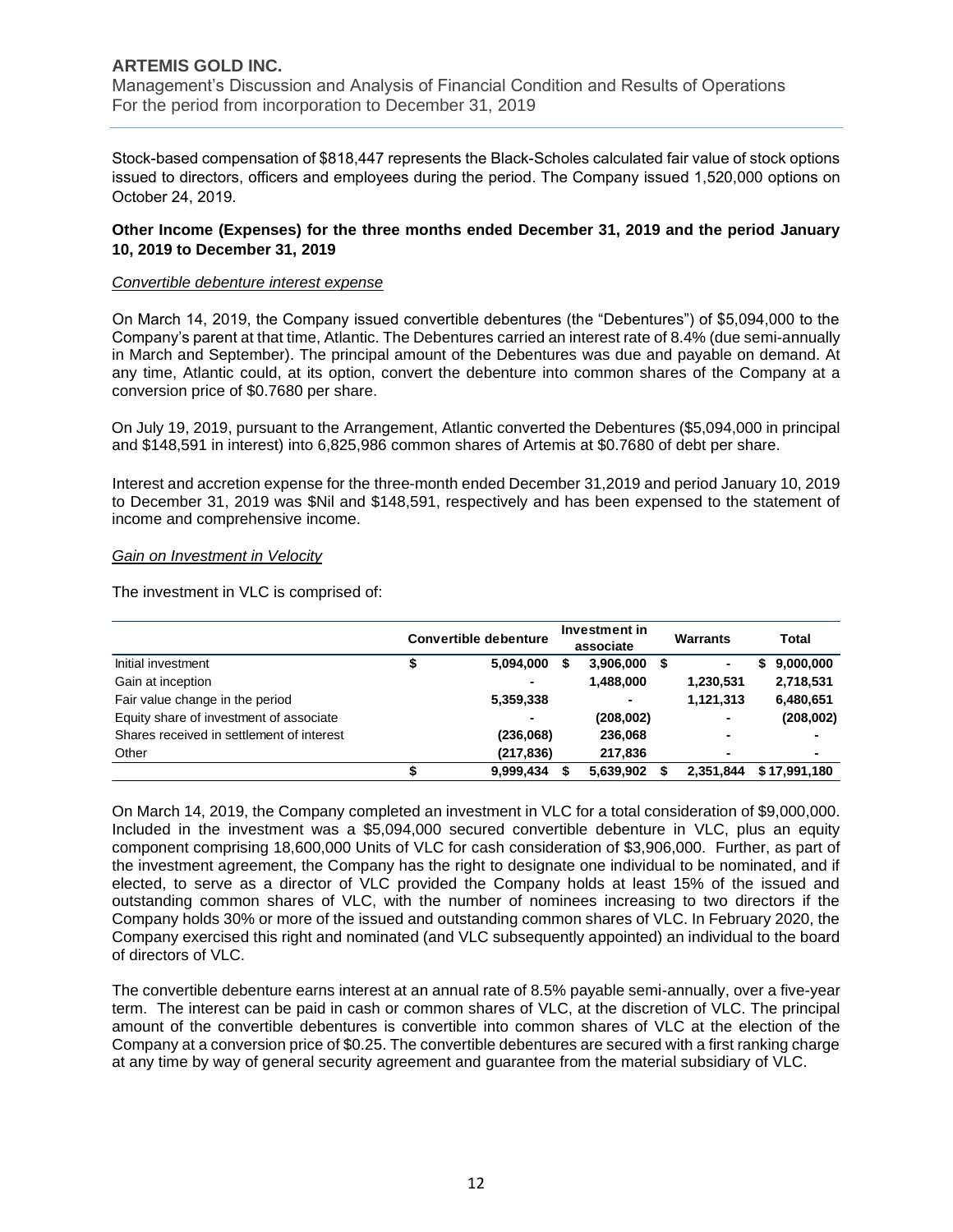Management's Discussion and Analysis of Financial Condition and Results of Operations For the period from incorporation to December 31, 2019

In October 2019 VLC settled interest owed on the convertible debentures of \$236,068 for the period March 14, 2019 to September 30, 2019 by issuing 495,516 common shares to the Company bringing the Company's holding to 19,095,516 shares, or 19.63%.

The convertible debenture investment is recognised as Fair Value through Profit and Loss (FVPL). At Inception, the convertible debenture was recorded at the equivalent of cash consideration paid. As at December 31, 2019, the fair value of the convertible debenture increased to \$10,217,270, resulting in a gain of \$5,359,338 for the 2019 Fiscal Year (a loss of \$97,261 for the three months ended December 31, 2019).

The debenture is adjusted to eliminate the Company's equity share of the VLC's equity component on the convertible debt resulting in a \$217,038 reduction in the carrying value of the debt with an offsetting increase in the investment in associate, which brought the carrying value of the convertible debt to \$9,999,434.

The equity component of VLC comprised 18,600,000 Units of VLC, with each Unit consisting of one common share and one half of a warrant. The warrants are exercisable into common shares of VLC at an exercise price of \$0.25, with an expiry date of March 14, 2022. As at December 31, 2019 the fair market value of the Company's investment in common shares of the associate was \$8,688,460, based on the quoted market price.

The attributed cost of the common shares at the date of Inception was \$5,394,000 and was determined using the traded stock price of VLC on March 14, 2019 which was \$0.29 per common share multiplied by the number of common shares held. At Inception, the attributed cost of the warrants was determined using the Black-Scholes option pricing model which was \$1,230,531. The attributed costs were higher than the cash outlay, resulting in a gain at Inception.

Equity loss from investment in VLC was \$22,261 and \$208,002 in the three months ended December 31,2019 and the 2019 Fiscal Year, respectively. The Company applies equity accounting over the investment in the common shares of VLC as the Company has significant influence over VLC due to its share ownership in the Company and its board representation. As a result, at Inception of the investment, the common shares were recognized at attributed cost, with the carrying amount of the investment increasing or decreasing to recognise the Company's share of the profit or loss of VLC at each reporting period.

The warrants have been accounted for as FVPL. The Company used the Black-Scholes option pricing model to calculate the fair value of the warrants held in VLC. At Inception, the fair value of the warrants was \$1,230,531. As at December 31, 2019, the fair value of the warrants increased to \$2,351,844, resulting in an additional gain of \$1,121,313 for the period of January 10, 2019 to December 31, 2019 (a loss of \$84,478 for the three months ended December 31, 2019).

#### *Interest Income*

Interest income was \$137,833 and \$172,309 in the three months and Fiscal Year ended December 31, 2019 and relates to interest earned on cash balances from private placement proceeds as discussed below.

### **Deferred Income Tax for period from January 10, 2019 to December 31, 2019**

The deferred tax liability \$621,414 of consists mainly of the future income tax that would be payable, net of non-capital loss deductions, if the unrealized gains on the Company's investment assets were to be realized. Generally, 50% of the realized gain from investments are included in taxable income in Canada while non-capital losses can be fully claimed against taxable income.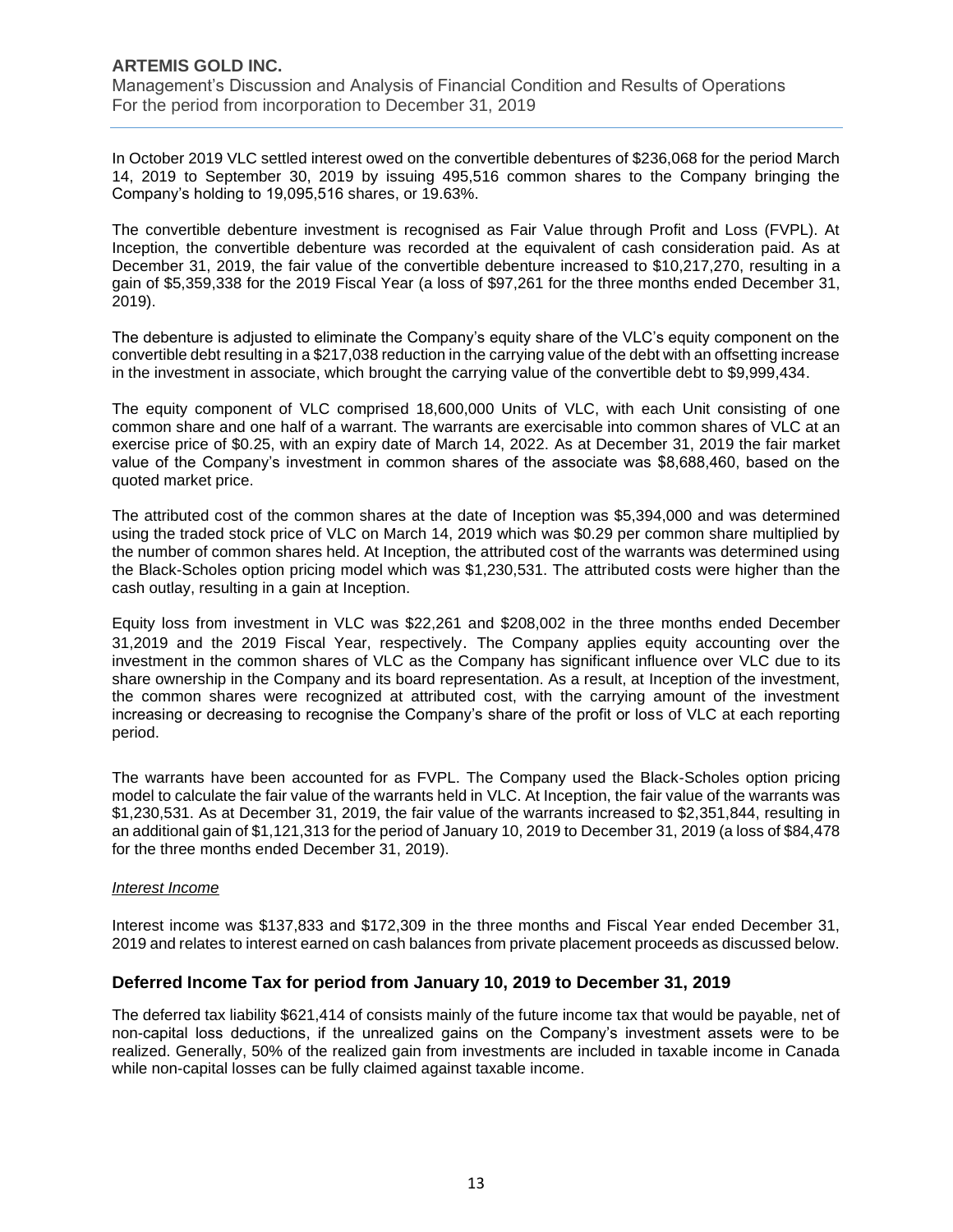Management's Discussion and Analysis of Financial Condition and Results of Operations For the period from incorporation to December 31, 2019

The income tax expense during the year of \$1,000,895 represents the statutory tax rate of 27% applied to net income for the year after a 50% deduction for investment gains and a 100% addition for non-deductible share-based payments.

|                                                  | December 31, 2019 |               |  |  |
|--------------------------------------------------|-------------------|---------------|--|--|
| Income (loss) before income taxes                | \$                | 7.276.889     |  |  |
| Combined federal and provincial income tax rates |                   | 27.00%        |  |  |
| Expected income tax recovery                     |                   | 1.964.760     |  |  |
| Increase (decrease) due to:                      |                   |               |  |  |
| Non-taxable portion of unrealized gains          |                   | (1, 183, 442) |  |  |
| Non-deductible expenses                          |                   | 219,577       |  |  |
| Deferred Income tax expense                      |                   | 1,000,895     |  |  |

#### **SELECTED ANNUAL INFORMATION**

|                                                                                                 | December 31, 2019 |              |  |
|-------------------------------------------------------------------------------------------------|-------------------|--------------|--|
| <b>Total Assets</b>                                                                             | \$                | 51,066,813   |  |
| Current financial liabilities                                                                   |                   | 343,831      |  |
| Revenues                                                                                        |                   |              |  |
| Net income for the period                                                                       |                   | 6,275,994    |  |
| Income per share<br>Basic<br>Diluted<br>Weighted average number of common shares<br>outstanding | \$<br>\$          | 0.31<br>0.26 |  |
| Basic                                                                                           |                   | 20,326,239   |  |
| Diluted                                                                                         |                   | 24,971,679   |  |

#### **SUMMARY OF QUARTERLY RESULTS**

The following information is derived from the Company's financial statements prepared in accordance with IFRS applicable to interim financial reporting including IAS 34. For quarterly periods other than those ended December 31, the information below should be read in conjunction with the Company's Interim Financial Statements for each of the past quarter. The Company's first interim statements as a reporting issuer were prepared for the period from January 10, 2019 to September 30, 2019, therefore periods before September 30, 2019 are not presented.

Consistent with the preparation and presentation of the Annual Financial Statements, these unaudited quarterly results are presented in Canadian dollars.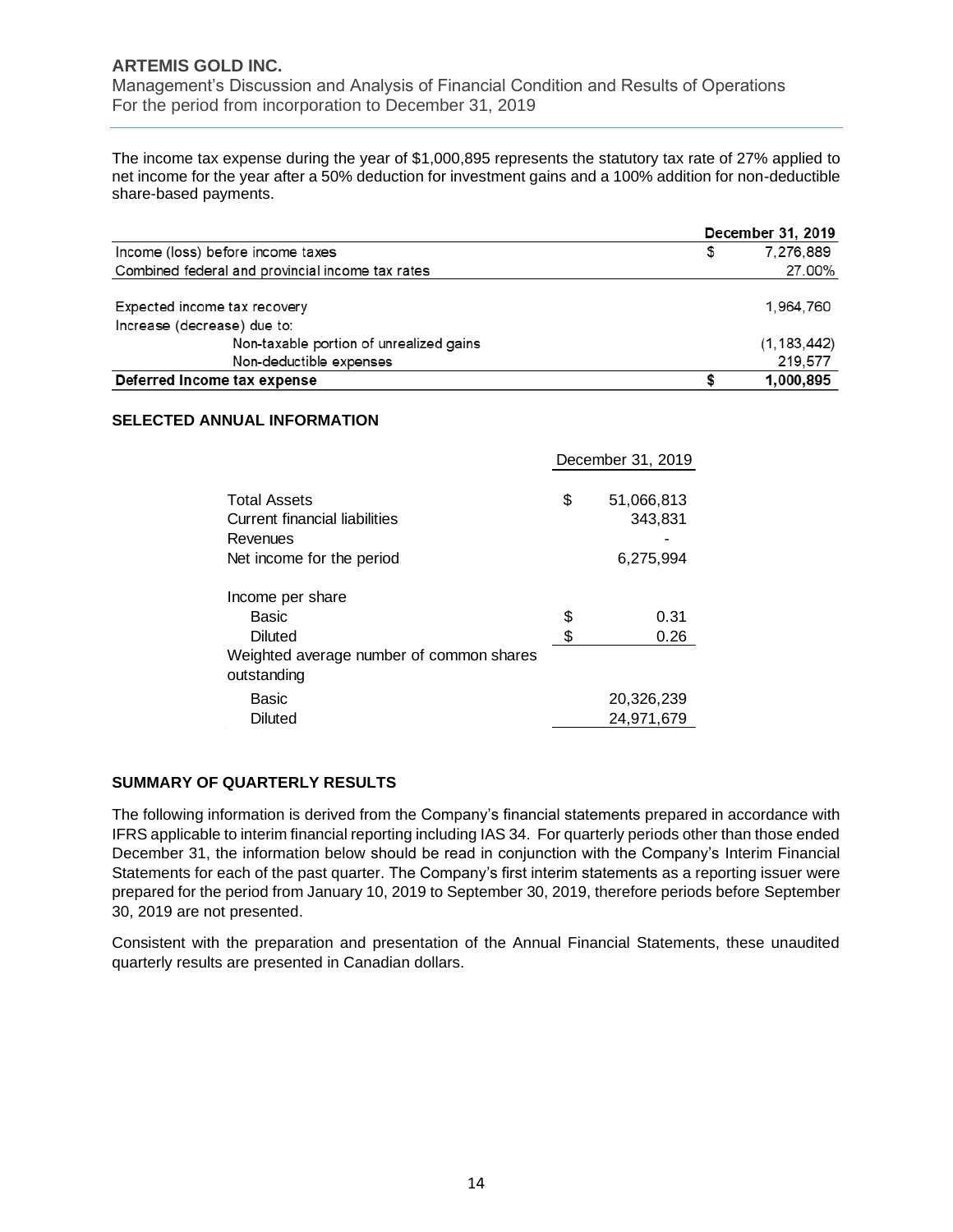Management's Discussion and Analysis of Financial Condition and Results of Operations For the period from incorporation to December 31, 2019

|                                  | December 31,<br>2019   | September 30,<br>2019 |
|----------------------------------|------------------------|-----------------------|
| Total Revenue (Note 1)           |                        |                       |
| Net Income (loss)                | \$<br>$(1,208,292)$ \$ | 1,387,978             |
| Basic Income (loss) per share    | \$<br>$(0.06)$ \$      | 0.06                  |
| Diluted income (loss) per share  | \$<br>$(0.06)$ \$      | 0.06                  |
| Cash dividend declared per share |                        |                       |

**Note 1** –The Company has no revenue to report during the financial reporting periods noted above.

The Company experienced a net loss over the three months ended December 31, 2019 compared to net income during the three month period ended September 30, 2019 due to increased activity since its TSXV listing on October 2, 2019 and share based payment expense recognized from a stock option grant during the quarter. Also contributing to the change in net income in the fourth quarter of 2019 versus the prior quarter was the recognition of a minimal net loss on the various investments in VLC in the period compared to a significant gain in the third quarter, as the share price in VLC marginally changed from the prior quarter.

### **LIQUIDITY AND CAPITAL RESOURCES**

As an exploration stage company, Artemis does not have revenues and is expected to generate operating losses. As at December 31, 2019, the Company had cash of \$31,502,309 and working capital of \$31,589,693. In February 2020 the Company invested an additional \$2,066,755 in Velocity which changed its ownership to 21.6%.

During the period since January 10, 2019 ("Inception") to December 31, 2019, the Company received net proceeds of \$36,475,635 related to the issue of common shares and \$5,094,000 related to the issue of convertible debt which has since been converted to common shares of the Company.

On March 14, 2019 the Company issued 5,085,710 shares for cash proceeds of \$3,906,000.

On June 12, 2019 the Company issued 1 share for cash proceeds of \$125,000.

On July 18, 2019, pursuant to the Arrangement, Atlantic converted the Debentures (\$5,094,000 in principal and \$148,591 in interest) into 6,825,986 common shares of Artemis at \$0.7680 of debt per share.

On August 27, 2019, Artemis completed a non-brokered private placement financing for gross proceeds of \$32,641,566 (the "Private Placement"). Artemis expects to use the net proceeds from the Private Placement towards funding further exploration of its GK Project in Northwestern B.C., to identify and finance further growth and development opportunities, as well as for general working capital.

The Private Placement resulted in Artemis issuing 36,268,407 units (the "Artemis Units") at a price of \$0.90 per Artemis Unit. Each Artemis Unit consists of one Artemis Share and one common share purchase warrant, with each whole warrant entitling the holder to purchase one additional Artemis Share at a price of \$1.08 per share for a period of 60 months following closing of the Private Placement.

Certain directors and officers of Artemis subscribed to 17,889,155 common shares which are subject to an escrow agreement. Ten percent of the common shares were released from escrow on September 30, 2019 and 15% will be released from escrow every six months starting March 31, 2020 until September 30, 2022. At December 31, 2019, 16,100,240 shares remained in escrow.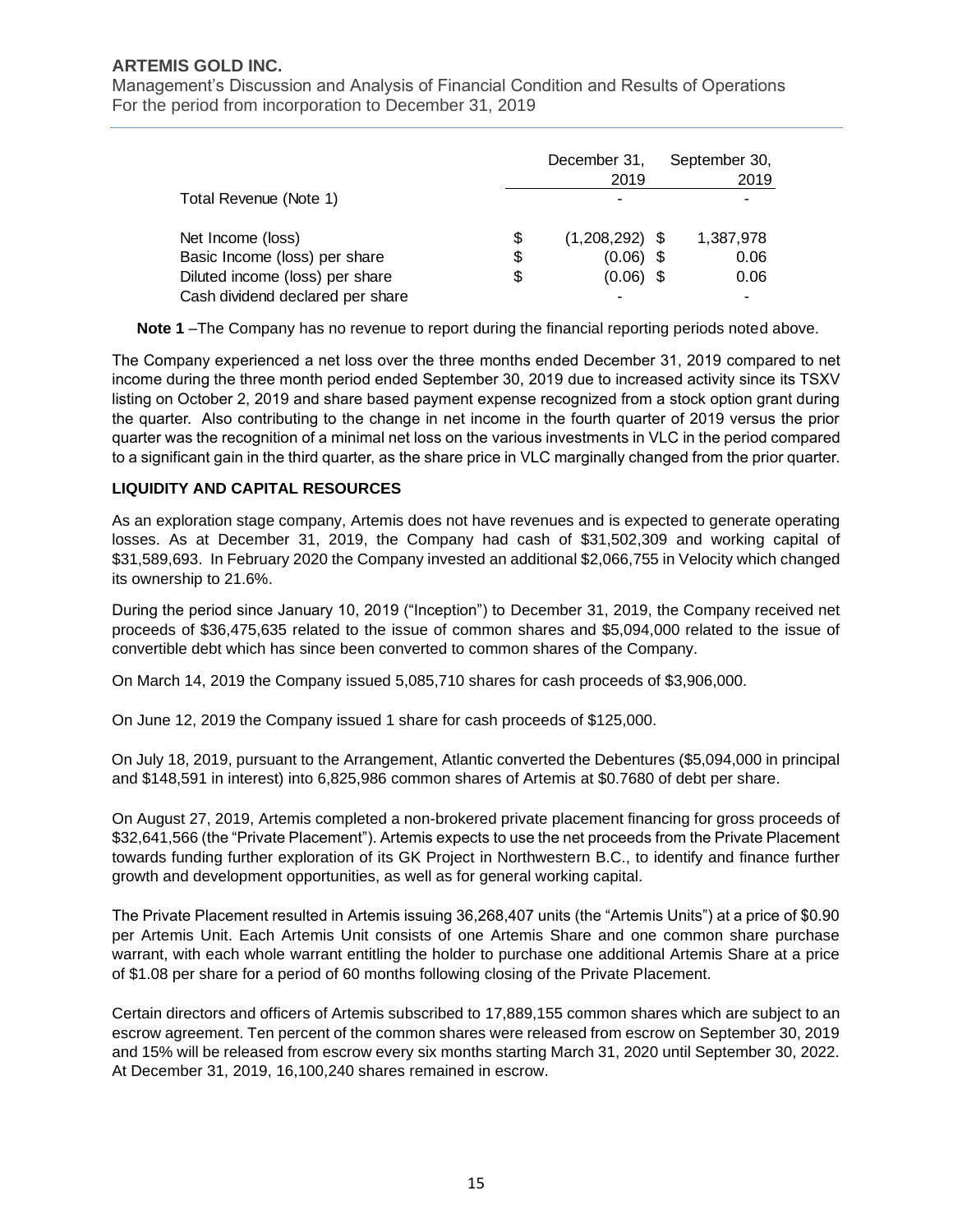Management's Discussion and Analysis of Financial Condition and Results of Operations For the period from incorporation to December 31, 2019

As the date of this report, the Company has adequate working capital to complete its planned exploration and maintain corporate capacity for the ensuing 12 months. Excess available funds will be allocated to identify and finance further growth and development opportunities.

The Company has not paid any dividends and management does not expect that this will change in the near future.

Working capital is held almost entirely in cash, significantly reducing any liquidity risk of financial instruments held by Artemis.

#### **RELATED PARTY TRANSACTIONS**

Key management personnel include those persons having authority and responsibility for planning, directing and controlling the activities of the Company as a whole. The Company has determined that key management personnel consists of executive and non-executive members of the Company's Board of Directors and corporate officers.

Remuneration attributed to key management personnel included in Consulting and management fees in the Statement of Income and Comprehensive Income is:

| <b>Related Party</b>     | <b>Relationship</b>                   | <b>Compensation type</b>                                              | <b>December 31,2019</b> |           |
|--------------------------|---------------------------------------|-----------------------------------------------------------------------|-------------------------|-----------|
| <b>Steven Dean</b>       | Chairman and CEO                      | Consulting fees, benefits<br>and share-based<br>payments <sup>1</sup> | \$                      | 507,071   |
| Chris Batalha            | <b>CFO and Corporate</b><br>Secretary | Wages, benefits, and<br>share-based payments                          |                         | 273,172   |
| David Black              | <b>Lead Director</b>                  | Directors' fees and share-<br>based payments                          |                         | 76,345    |
| Robert Atkinson          | <b>Director</b>                       | Directors' fees and share-<br>based payments                          |                         | 76,345    |
| <b>William Armstrong</b> | <b>Director</b>                       | Directors' fees and share-<br>based payments                          |                         | 75,512    |
| <b>Ryan Beedie</b>       | <b>Director</b>                       | Directors' fees and share-<br>based payments                          |                         | 62,179    |
|                          |                                       |                                                                       | \$                      | 1,070,624 |

(1) Management fees are paid to Sirocco Advisory Services, a company controlled by Steven Dean.

As discussed in the Liquidity and Capital Resources section above, certain directors and officers subscribed to the Private Placement.

#### **OFF-BALANCE SHEET ARRANGEMENTS**

The Company had no off-balance sheet arrangements as at December 31, 2019 or as at the date hereof.

#### **OUTSTANDING SHARE DATA**

The authorized capital of Artemis consists of an unlimited number of common shares. As of the date of this report, there were 48,207,882 common shares outstanding and 36,240,630 warrants. Each whole warrant entitles the holder to purchase one additional common share of the Company at a price of \$1.08 per until August 19, 2024.

On October 23, 2019 and January 6, 2020, the Company granted 1,520,000 and 200,000 incentive stock options respectively, (the "Options") pursuant to the Company's Stock Option Plan, to directors, officers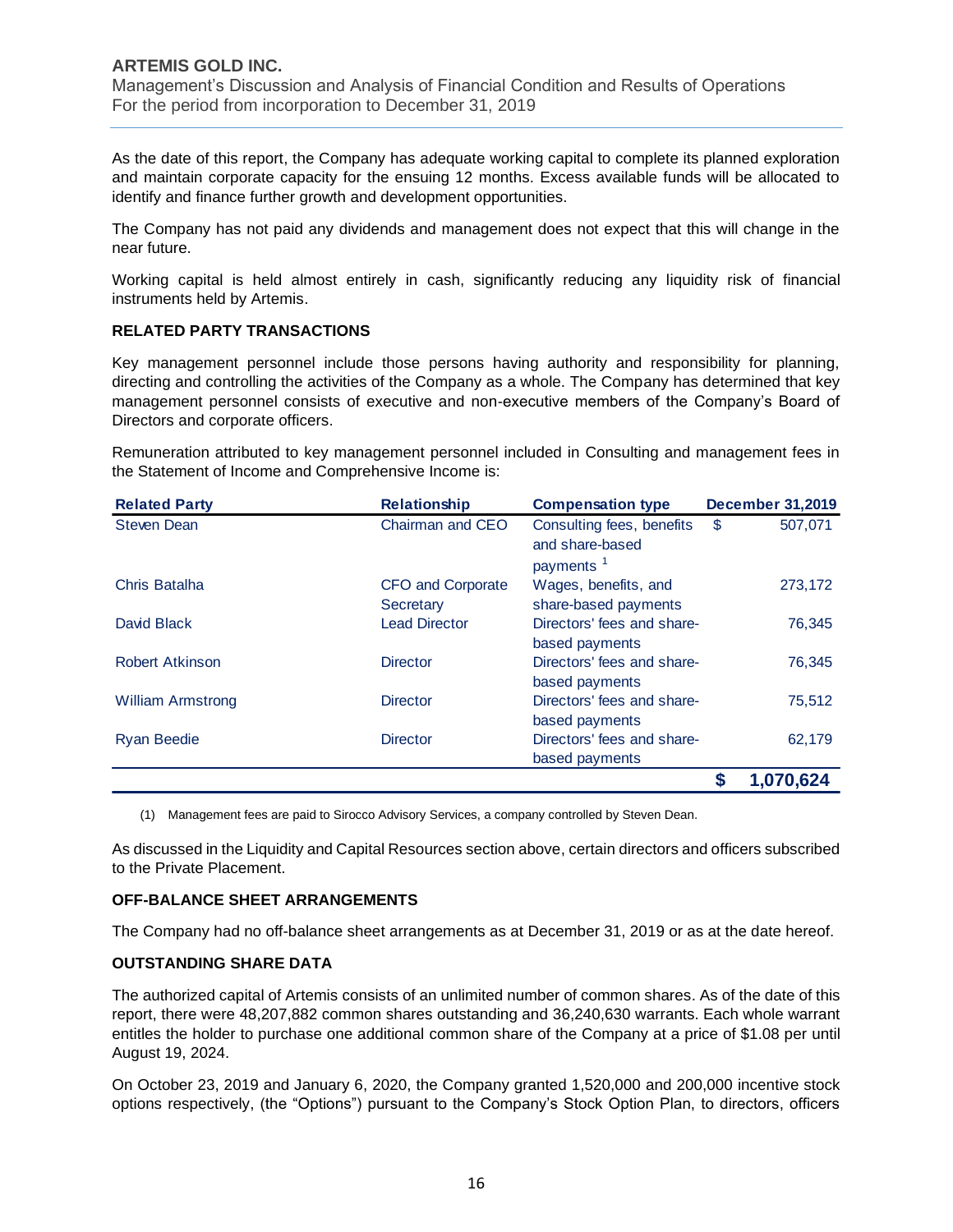Management's Discussion and Analysis of Financial Condition and Results of Operations For the period from incorporation to December 31, 2019

and employees of the Company. The Options are exercisable at a price of \$1.16 and \$1.30 per share, respectively and expire on October 24, 2029 and January 6, 2030 respectively.

#### **CRITICAL ACCOUNTING JUDGMENTS, ESTIMATES AND ASSUMPTIONS**

The preparation of financial statements requires management to use judgment in applying its accounting policies and estimates and assumptions about the future. Estimates and other judgments are regularly evaluated and are based on management's experience and other factors, including expectations about future events that are believed to be reasonable under the circumstances. The following discusses the most significant accounting judgments and estimates that the Company has made in the preparation of the financial statements that could result in a material effect in the next financial year on the carrying amounts of assets and liabilities.

#### Fair Value of investments in VLC

The Company applied estimates and judgment when determining the fair value of its convertible debenture investment and warrants held in Velocity Minerals Ltd, as described above.

#### Impairment of investment of associate

At the end of each financial reporting period, the carrying amounts of the investment in associate is reviewed to determine whether there is any indication that an impairment loss has occurred. Where such an indication exists, the recoverable amount of the asset is estimated to determine the extent of the impairment, if any. With respect to investment in associate, the Company is required to make estimates and judgments about future events and circumstances and whether the carrying amount of asset exceeds its recoverable amount. Recoverability depends on various factors, including the discovery of economically recoverable reserves of VLC's exploration properties, the ability of VLC to obtain the necessary financing to complete the development and upon future profitable production or proceeds from the disposition of the VLC shares themselves. Additionally, there are numerous geological, economic, environmental and regulatory factors and uncertainties that could impact VLC's assessment as to the overall viability of its properties or its ability to generate future cash flows necessary to cover or exceed the carrying value of the Company's VLC.

#### **CAPITAL MANAGEMENT**

The Company manages its capital structure, and adjusts it, based on the funds available to the Company, in order to support the acquisition, exploration and evaluation of assets and its investment in VLC. The Board does not establish quantitative return on capital criteria for management, but rather relies on the expertise of the Company's management to sustain the future development of the business. In the management of capital, the Company considers all components of equity and is dependent on third party financing, whether through debt, equity, or other means. Although the Company has been successful in raising funds to date, there is no assurance that the Company will be successful in obtaining the required financing in the future or that such financing will be available on terms acceptable to the Company.

The properties in which the Company currently has an interest are in the exploration stage. As such the Company has relied on the equity markets to fund its activities. The Company will continue to assess new properties and seek to acquire an interest in additional properties if it determines that there is sufficient geologic or economic potential and if it has adequate financial resources to do so. The Company is not subject to externally imposed capital requirements. There were no changes in the Company's approach to capital management during the period ended December 31, 2019.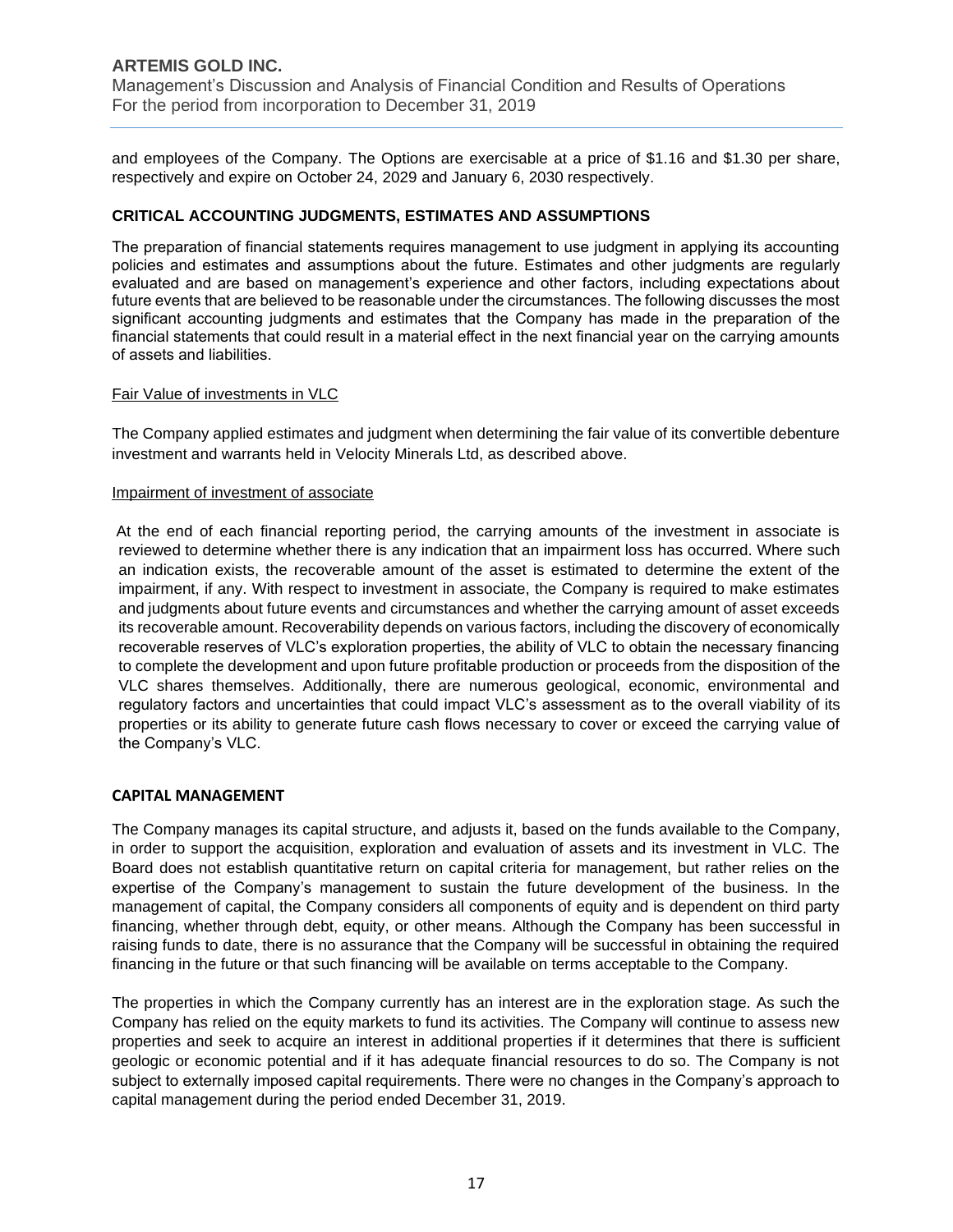### **FINANCIAL INSTRUMENTS AND OTHER INSTRUMENTS**

The board of directors has overall responsibility for the establishment and oversight of the Company's risk management framework. The Company's financial instruments consist of cash and receivables, both of which are measured at the amortized costs and investment in a convertible debenture issued by VLC and an investment in VLC warrants, both of which are designated as FVPL.

The Company's financial instruments also include amounts due to a related party and accounts payable which are measured at amortized cost.

#### Fair value measurements

Fair value is based on available public market information or, when such information is not available, estimated using present value techniques and assumptions concerning the amount and timing of future cash flows and discount rates which factor in the appropriate credit risk.

The Company's investment in the VLC convertible debentures, the investment in VLC warrants and the convertible debenture liability are categorized as Level 3 in the fair value hierarchy, as observable market data for this investment is not available. The fair values of the cash, receivables, investment in marketable securities, accounts payable and accrued liabilities, due to related party balance and the lease liability approximate the carrying value as at December 31, 2019.

### **RISK FACTORS**

The operations of the Company are speculative due to the high-risk nature of its business which is the exploration of mineral properties. The risks listed below are not the only risks and uncertainties that Artemis faces. Additional risks and uncertainties not presently known to the Company or that the Company currently considers immaterial may also impair its business operations. These risk factors could materially affect the Company's future operating results and could cause actual events to differ materially from those described in forward-looking statements relating to the Company.

If any of the following risks actually occur, Artemis' business, financial condition and operating results could be adversely affected. Please also refer to the disclosure on Covid-19 at the beginning of this report.

#### **Investment in Velocity**

Artemis is dependant on its investment in Velocity. In recent years, the securities markets have experienced a high level of price and volume volatility, and the market price of securities of many companies have experienced wide fluctuations which have not necessarily been related to the operating performance, underlying asset values or prospects of such companies. There can be no assurance that such fluctuations will not affect the price of the Velocity's securities.

Artemis is subject to the risk that Velocity may fail to perform its obligations pursuant to the terms and conditions under the Convertible Debentures. If Velocity fails to perform such obligations, there can be no assurance that Artemis may be able to fully recover upon realization of such security or to mitigate any losses that result from such failure to perform and/or prevent any collateral losses, which could have a material adverse effect on Artemis.

Artemis is subject to Velocity's own risk factors. Historically, Velocity's sole source of funding has been advances from related individuals and entities. Velocity's access to financing is always uncertain. There can be no assurance of continued access to funding. Velocity is also exposed to foreign currency risk on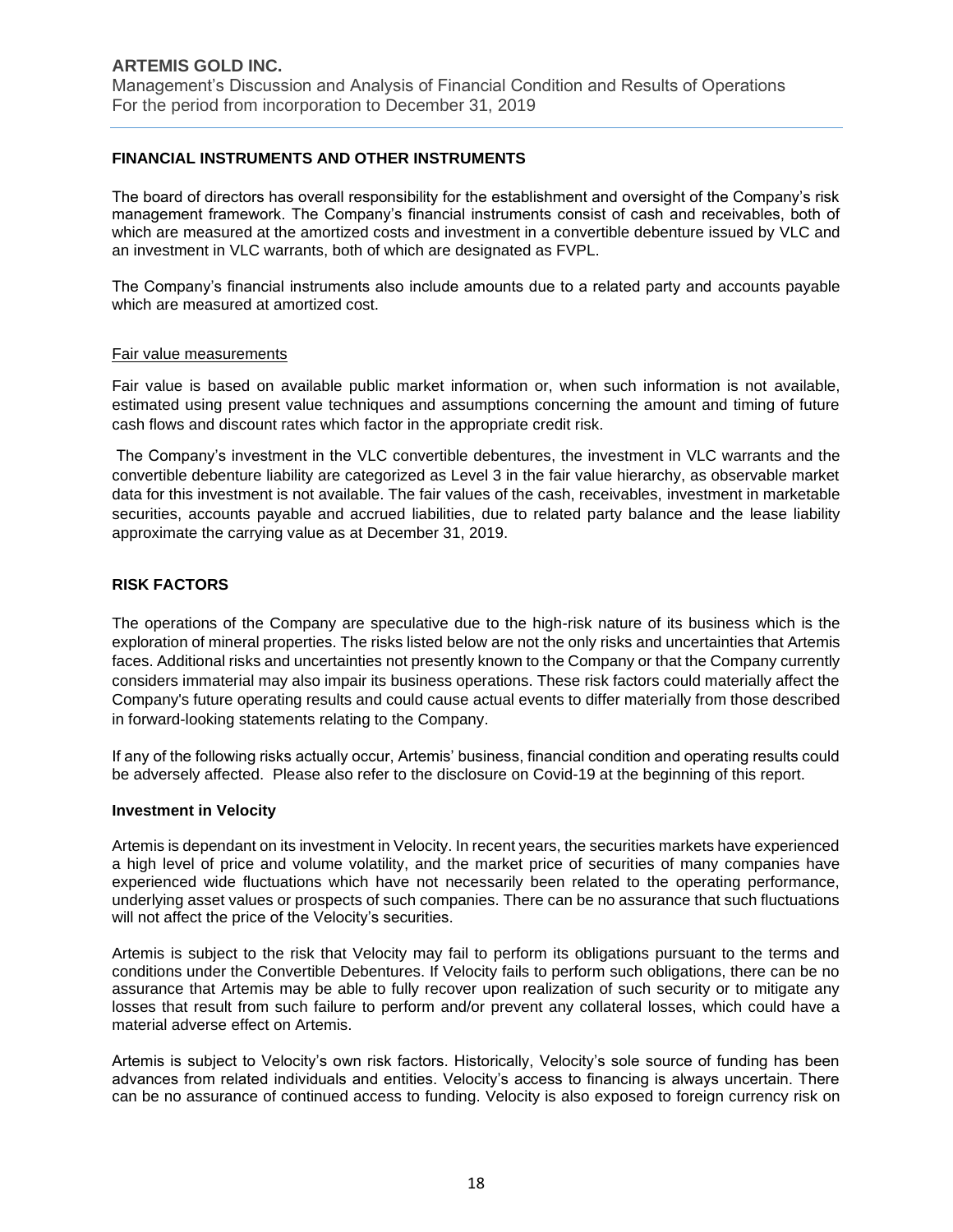Management's Discussion and Analysis of Financial Condition and Results of Operations For the period from incorporation to December 31, 2019

fluctuations related to assets and liabilities that are denominated in United States dollars and Bulgarian Lev. Velocity is also exposed to price risk with respect to commodity and equity prices. Equity price risk is defined as the potential adverse impact on Velocity's profit or loss, the ability to obtain financing, or the ability to obtain a public listing due to movements in individual equity prices or general movements in the level of the stock market. Commodity price risk is defined as the potential adverse impact on profit or loss and economic value due to commodity price movements and volatilities. Velocity closely monitors commodity prices, individual equity movements and the stock market to determine the appropriate course of action to be taken by Velocity. Fluctuations in value may be significant which will affect the value of Artemis' equity interest in Velocity.

#### **Acquisitions and Joint Ventures**

Artemis will evaluate from time to time opportunities to acquire or enter into a joint venture in respect of mining assets and businesses, including the exercise of its option to acquire the GK Project pursuant to the Option Agreement. These acquisitions and joint ventures may be significant in size, may change the scale of Artemis' business and may expose it to new geographic, political, operating, financial and geological risks. Artemis' success in its acquisition and joint venture activities will depend on its ability to identify suitable acquisition and joint venture candidates and partners, acquire or enter into a joint venture with them on acceptable terms and integrate their operations successfully with those of Artemis. Any acquisitions or joint ventures would be accompanied by risks, such as the difficulty of assimilating the operations and personnel of any acquired companies; the potential disruption of Artemis' ongoing business; the inability of management to maximize the financial and strategic position of Artemis through the successful incorporation of acquired assets and businesses or joint ventures; additional expenses associated with amortization of acquired intangible assets; the maintenance of uniform standards, controls, procedures and policies; the impairment of relationships with employees, customers and contractors as a result of any integration of new management personnel; dilution of Artemis' present shareholders or of its interests in its subsidiaries or assets as a result of the issuance of shares to pay for acquisitions or the decision to grant earning or other interests to a joint venture partner; and the potential unknown liabilities associated with acquired assets and businesses. There can be no assurance that Artemis would be successful in overcoming these risks or any other problems encountered in connection with such acquisitions or joint ventures. There may be no right for shareholders to evaluate the merits or risks of any future acquisition or joint venture undertaken except as required by applicable laws and regulations.

#### **Additional Financing and Dilution**

Artemis plans to focus on exploring for minerals and will use its working capital to carry out such exploration. However, Artemis will require additional funds to further such activities. To obtain such funds, Artemis may sell additional securities including, but not limited to, its common shares or some form of convertible security, the effect of which would result in a substantial dilution of the equity interests of Artemis' shareholders.

There is no assurance that additional funding will be available to Artemis for additional exploration or for the substantial capital that is typically required in order to bring a mineral project to the production decision or to place a property into commercial production. There can be no assurance that Artemis will be able to obtain adequate financing in the future or that the terms of such financing will be favourable. Failure to obtain such additional financing could result in the delay or indefinite postponement of further exploration and development of its properties.

#### **Economics of Developing Mineral Properties**

Mineral exploration and development is speculative and involves a high degree of risk. While the discovery of an ore body may result in substantial rewards, few properties which are explored are commercially mineable and ultimately developed into producing mines. There is no assurance that Artemis' mineral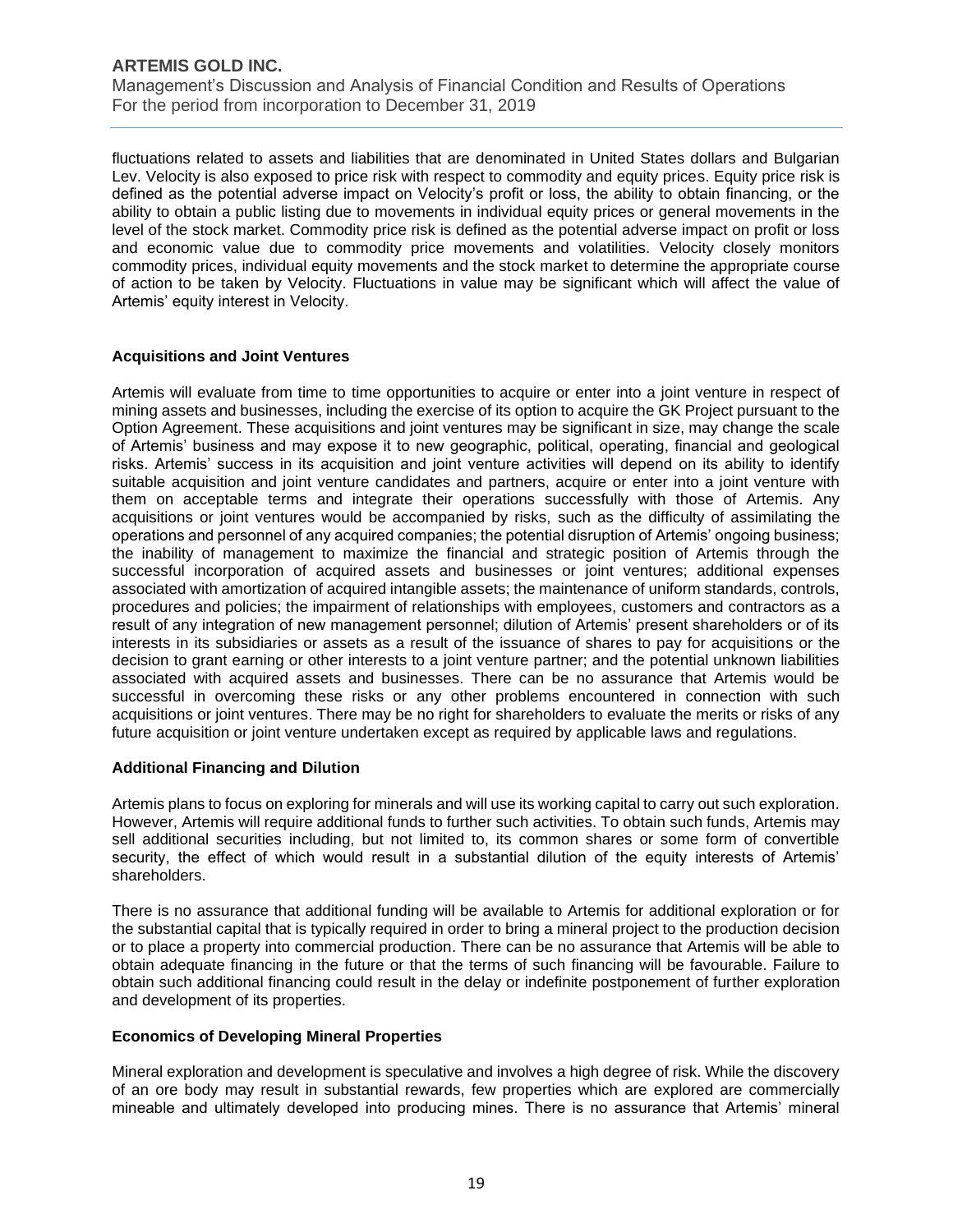deposits are commercially mineable.

Should any mineral resources and reserves exist, substantial expenditures will be required to confirm mineral reserves which are sufficient to commercially mine and to obtain the required environmental approvals and permitting required to commence commercial operations. The decision as to whether a property contains a commercial mineral deposit and should be brought into production will depend upon the results of exploration programs and/or feasibility studies, and the recommendations of duly qualified engineers and/or geologists, all of which involves significant expense. This decision will involve consideration and evaluation of several significant factors including, but not limited to: (1) costs of bringing a property into production, including exploration and development work, preparation of production feasibility studies and construction of production facilities; (2) availability and costs of financing; (3) ongoing costs of production; (4) mineral prices; (5) environmental compliance regulations and restraints (including potential environmental liabilities associated with historical exploration activities); and (6) political climate and/or governmental regulation and control. Development projects are also subject to the successful completion of engineering studies, issuance of necessary governmental permits, and availability of adequate financing. Development projects have no operating history upon which to base estimates of future cash flow.

The ability to sell, and profit from the sale of any eventual mineral production from any property will be subject to the prevailing conditions in the mineral's marketplace at the time of sale. The global minerals marketplace is subject to global economic activity and changing attitudes of consumers and other end users' demand for mineral products. Many of these factors are beyond the control of a mining company and therefore represent a market risk which could impact the long-term viability of Artemis and its operations.

### **Regulatory Requirements**

The current or future operations of Artemis, including development activities and possible commencement of production on its properties, requires permits from various federal and local governmental authorities, and such operations are and will be governed by laws and regulations governing prospecting, development, mining, production, taxes, labour standards, occupational health, waste disposal, toxic substances, land use, environmental protection, mine safety and other matters. Companies engaged in the development and operation of mines and related facilities generally experience increased costs and delays in production and other schedules as a result of the need to comply with the applicable laws, regulations and permits. There can be no assurance that all permits which Artemis may require for the development and construction of mining facilities and conduct of mining operations will be obtainable on reasonable terms or that such laws and regulations would not have an adverse effect on any mining project which Artemis might undertake. Failure to comply with applicable laws, regulations and permitting requirements may result in enforcement actions including orders issued by regulatory or judicial authorities causing operations to cease or be curtailed, and may include corrective measures requiring capital expenditures, installation of additional equipment or remedial actions. Parties engaged in mining operations may be required to compensate those suffering loss or damage by reason of the mining activities and may have civil or criminal fines or penalties imposed upon them for violation of applicable laws or regulations.

Amendments or changes to current laws, regulations government policies and permits governing operations and activities of mining companies, or more stringent implementation thereof, could have a material adverse impact on Artemis and cause increases in costs or require abandonment or delays in the development of new mining properties.

#### **Insurance**

Artemis' business is capital intensive and subject to a number of risks and hazards, including environmental pollution, accidents or spills, industrial and transportation accidents, labour disputes, changes in the regulatory environment, natural phenomena (such as inclement weather conditions, earthquakes, pit wall failures and cave-ins) and encountering unusual or unexpected geological conditions. Many of the foregoing risks and hazards could result in damage to, or destruction of, Artemis' mineral properties or future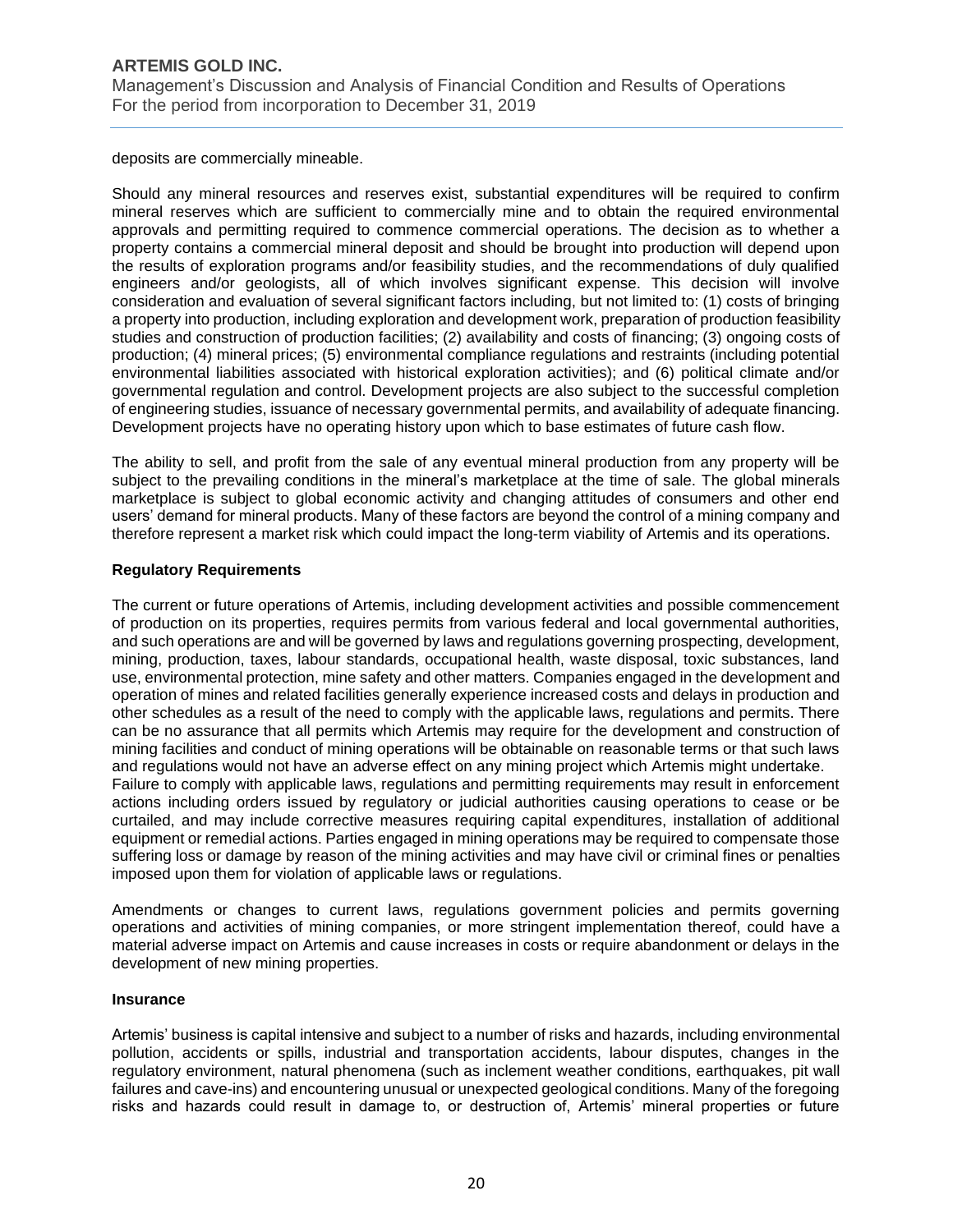Management's Discussion and Analysis of Financial Condition and Results of Operations For the period from incorporation to December 31, 2019

processing facilities, personal injury or death, environmental damage, delays in or interruption of or cessation of their exploration or development activities, delay in or inability to receive necessary regulatory approvals, or costs, monetary losses and potential legal liability and adverse governmental action. Artemis may be subject to liability or sustain loss for certain risks and hazards against which are not or cannot be insured or which Artemis may reasonably elect not to insure because of the cost. This lack of insurance coverage could result in material economic harm to Artemis.

#### **Current Global Financial Condition**

Artemis will be required to raise additional funds in the future for the development of its projects and other activities through the issuance of additional equity or debt. Current financial and economic conditions globally have been subject to increased uncertainties. Access to financing has been negatively affected by these economic uncertainties. These factors may affect the ability of Artemis to obtain equity and/or debt financing in the future and, if obtained, influence the terms available to Artemis. If these increased levels of volatility and market turmoil continue, Artemis may not be able to secure appropriate debt or equity financing. If additional capital is raised by the issuance of shares from the treasury of Artemis, shareholders may suffer dilution. Future borrowings by Artemis may increase the level of financial and interest rate risk to Artemis as Artemis will be required to service future indebtedness.

#### **Environmental Risks and Hazards**

All phases of Artemis' operations are subject to environmental regulation in the jurisdictions in which it operates. These regulations mandate, among other things, the maintenance of air and water quality standards and land reclamation. They also set forth limitations on the general, transportation, storage and disposal of solid and hazardous waste. Environmental legislation is evolving in a manner which will require stricter standards and enforcement, increased fines and penalties for non-compliance, more stringent environmental assessments of proposed projects and a heightened degree of responsibility for companies and their officers, directors and employees. There is no assurance that future changes in environmental regulation, if any, will not adversely affect Artemis' operations. Environmental hazards may exist on the properties which are unknown to Artemis at present and which have been caused by previous or existing owners or operators of the properties. Reclamation costs are uncertain and planned expenditures estimated by management may differ from the actual expenditures required.

Artemis is not insured against most environmental risks. Insurance against environmental risks (including potential liability for pollution and other hazards as a result of the disposal of waste products occurring from exploration and production) has not been generally available to companies within the industry. Artemis will periodically evaluate the cost and coverage of the insurance against certain environmental risks that is available to determine if it would be appropriate to obtain such insurance.

Without such insurance, and if Artemis becomes subject to environmental liabilities, the payment of such liabilities would reduce or eliminate its available funds or could exceed the funds Artemis has to pay such liabilities and result in bankruptcy. Should Artemis be unable to fund fully the remedial cost of an environmental problem, Artemis might be required to enter into interim compliance measures pending completion of the required remedy.

#### **Litigation Risk**

All industries, including the mining industry, are subject to legal claims, with and without merit. Defence and settlement costs can be substantial, even with respect to claims that have no merit.

#### **Dependence on Key Individuals**

Artemis is dependent on a relatively small number of key personnel, particularly Steven Dean, its CEO, and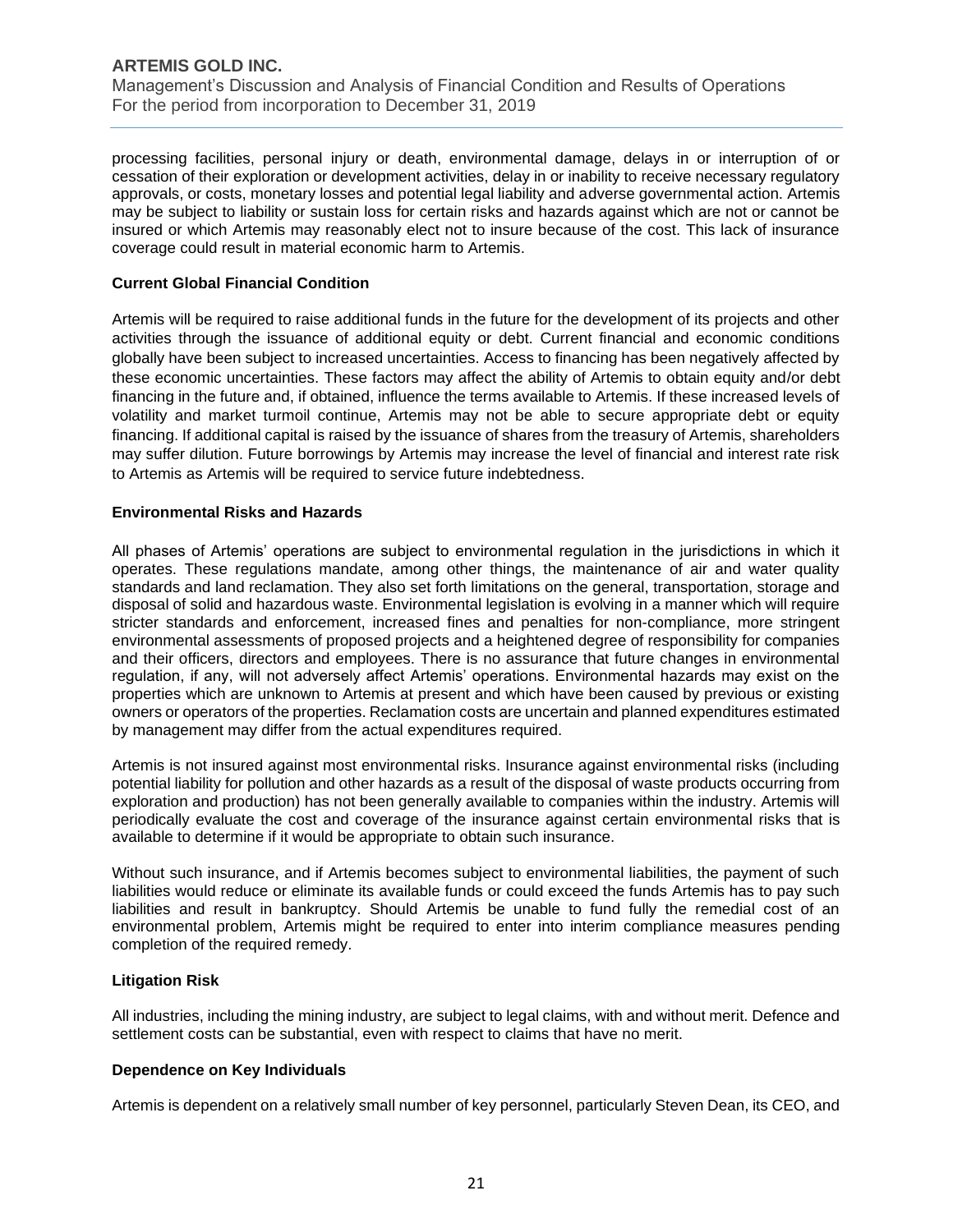Management's Discussion and Analysis of Financial Condition and Results of Operations For the period from incorporation to December 31, 2019

Chris Batalha, its CFO, the loss of any one of whom could have an adverse effect on Artemis. At this time, Artemis does not maintain key-person insurance on the lives of any of its key personnel. In addition, while certain of Artemis' officers and directors have experience in the exploration of mineral producing properties, Artemis will remain highly dependent upon contractors and third parties in the performance of its exploration and development activities. There can be no guarantee that such contractors and third parties will be available to carry out such activities on behalf of Artemis or be available upon commercially acceptable terms.

#### **Risk of Amendments to Laws**

Amendments to current laws, regulations and permits governing operations and activities of mining companies, or more stringent implementation thereof, could have a material adverse impact on Artemis and cause increases in capital expenditures or production costs or reduction in levels of production at producing properties or require abandonment or delays in development of new mining properties.

#### **ADDITIONAL DISCLOSURE FOR VENTURE ISSUERS WITHOUT SIGNIFICANT REVENUE**

Additional disclosure concerning Artemis' general and administrative expenses and exploration and evaluation expenses is provided in the Company's statement of income and comprehensive income contained in its Annual Financial Statements and Interim Financial Statements, which are all available on Artemis' website and its profile on SEDAR at [www.sedar.com.](http://www.sedar.com/)

#### **NOTE REGARDING FORWARD-LOOKING INFORMATION**

This MD&A contains "forward-looking statements" (also referred to as "forward-looking information") within the meaning of applicable Canadian securities legislation. All statements, other than statements of historical facts, included in this MD&A that address activities, events or developments that Artemis expects or anticipates will or may occur in the future, including, without limitation, statements about the future exploration activities; sources, and proposed uses, of funds; capital and operating cost estimates, including general and administrative expenses; expectations regarding the ability to raise capital for future activities; and other such matters are forward-looking statements. When used in this MD&A, the words "estimate", "plan", "anticipate", "expect", "intend", "believe" and similar expressions are intended to identify forwardlooking statements.

Forward-looking information and statements are based on the then current expectations, beliefs, assumptions, estimates and forecasts about Artemis' business and the industry and markets in which it operates. Forward-looking information and statements are made based upon certain assumptions and other important factors that could cause the actual results, performances or achievements of Artemis to be materially different from future results, performances or achievements expressed or implied by such information or statements. Such information and statements are based on numerous assumptions including, among others, that the results of planned exploration activities are as anticipated, the price of uranium, the anticipated cost of planned exploration activities, that general business and economic conditions will not change in a material adverse manner, that financing will be available if and when needed on reasonable terms and that third party contractors, equipment, supplies and governmental and other approvals required to conduct Artemis' planned exploration activities will be available on reasonable terms and in a timely manner.

Forward-looking information and statements involve known and unknown risks, uncertainties and other factors which may cause the actual results, performance or achievements of Artemis to be materially different from any future results, performance or achievements expressed or implied by such forwardlooking statements. Such factors include, among others, risks related to the negative operating cash flow